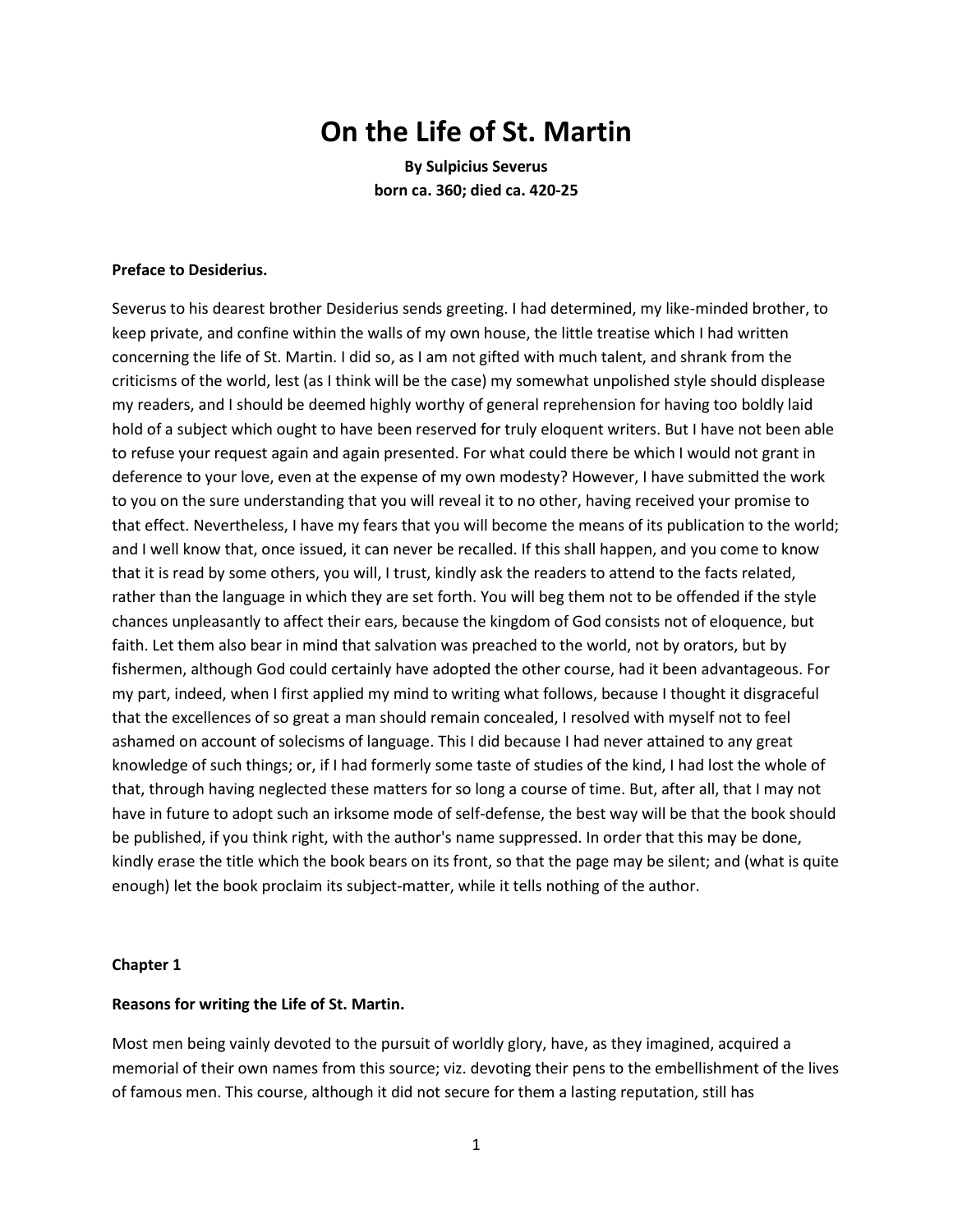undoubtedly brought them some fulfilment of the hope they cherished. It has done so, both by preserving their own memory, though to no purpose, and because, through their having presented to the world the examples of great men, no small emulation has been excited in the bosoms of their readers. Yet, notwithstanding these things, their labors have in no degree borne upon the blessed and never-ending life to which we look forward. For what has a glory, destined to perish with the world, profited those men themselves who have written on mere secular matters? Or what benefit has posterity derived from reading of Hector as a warrior, or Socrates as an expounder of philosophy? There can be no profit in such things, since it is not only folly to imitate the persons referred to, but absolute madness not to assail them with the utmost severity. For, in truth, those persons who estimate human life only by present actions, have consigned their hopes to fables, and their souls to the tomb. In fact, they gave themselves up to be perpetuated simply in the memory of mortals, whereas it is the duty of man rather to seek after eternal life than an eternal memorial and that, not by writing, or fighting, or philosophizing, but by living a pious, holy, and religious life. This erroneous conduct of mankind, being enshrined in literature, has prevailed to such an extent that it has found many who have been emulous either of the vain philosophy or the foolish excellence which has been celebrated. For this reason, I think I will accomplish something well worth the necessary pains, if I write the life of a most holy man, which shall serve in future as an example to others; by which, indeed, the readers shall be roused to the pursuit of true knowledge, and heavenly warfare, and divine virtue. In so doing, we have regard also to our own advantage, so that we may look for, not a vain remembrance among men, but an eternal reward from God. For, although we ourselves have not lived in such a manner that we can serve for an example to others, nevertheless, we have made it our endeavor that he should not remain unknown who was a man worthy of imitation. I shall therefore set about writing the life of St. Martin, and shall narrate both what he did previous to his episcopate, and what he performed as a bishop. At the same time, I cannot hope to set forth all that he was or did. Those excellences of which he alone was conscious are completely unknown, because, as he did not seek for honor from men, he desired, as much as he could accomplish it, that his virtues should be concealed. And even of those which had become known to us, we have omitted a great number, because we have judged it enough if only the more striking and eminent should be recorded. At the same time, I had in the interests of readers to see to it that, no undue amount of instances being set before them should make them weary of the subject. But I implore those who are to read what follows to give full faith to the things narrated, and to believe that I have written nothing of which I had not certain knowledge and evidence. I should, in fact, have preferred to be silent rather than to narrate things which are false.

#### **Chapter 2**

#### **Military Service of St. Martin.**

Martin, then, was born at Sabaria in Pannonia, but was brought up at Ticinum, which is situated in Italy. His parents were, according to the judgment of the world, of no mean rank, but were heathens. His father was at first simply a soldier, but afterwards a military tribune. He himself in his youth following military pursuits was enrolled in the imperial guard, first under king Constantine, and then under Julian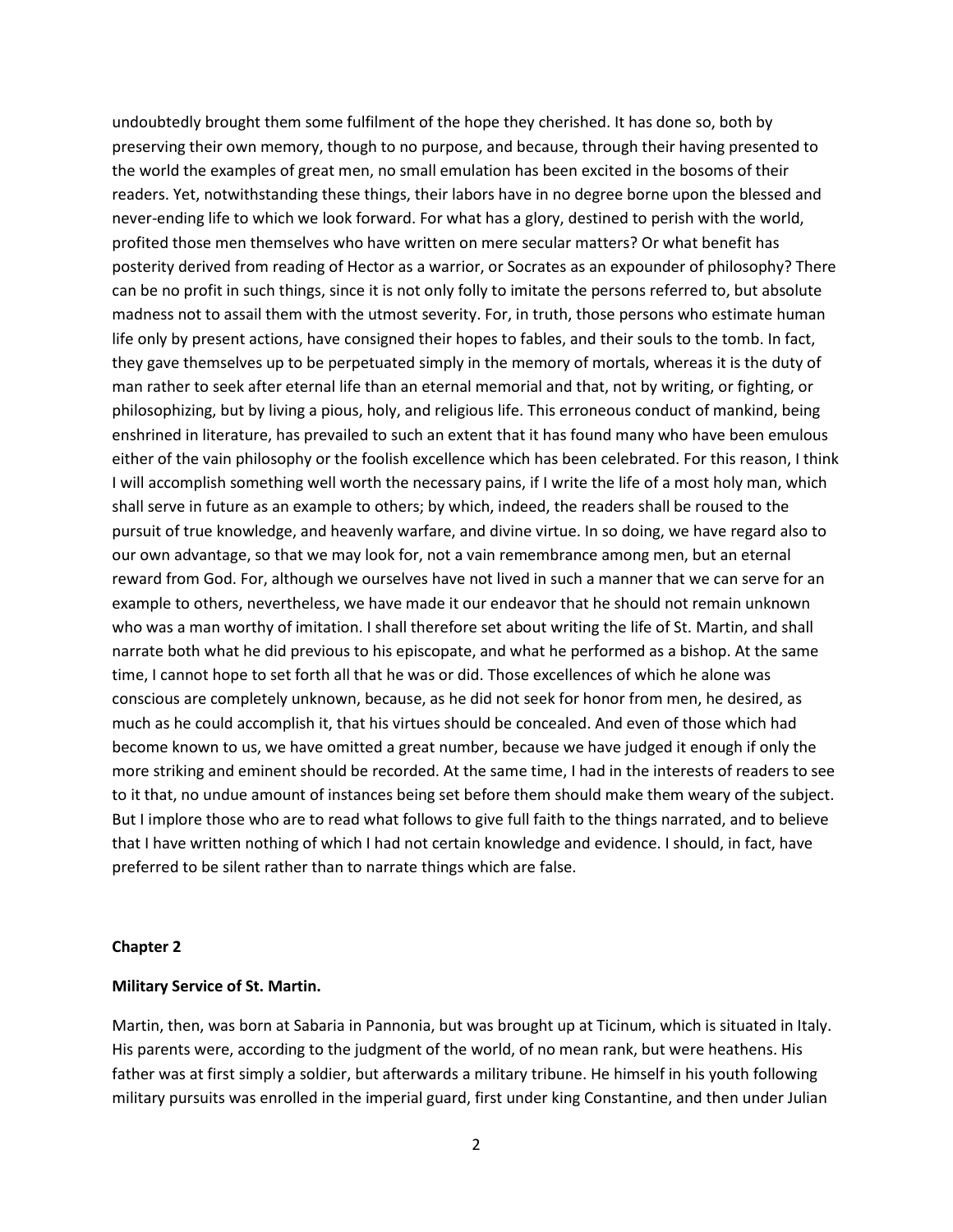Cæsar. This, however, was not done of his own free will, for, almost from his earliest years, the holy infancy of the illustrious boy aspired rather to the service of God. For, when he was of the age of ten years, he betook himself, against the wish of his parents, to the Church, and begged that he might become a catechumen. Soon afterwards, becoming in a wonderful manner completely devoted to the service of God, when he was twelve years old, he desired to enter on the life of a hermit; and he would have followed up that desire with the necessary vows, had not his as yet too youthful age prevented. His mind, however, being always engaged on matters pertaining to the monasteries or the Church, already meditated in his boyish years what he afterwards, as a professed servant of Christ, fulfilled. But when an edict was issued by the ruling powers in the state, that the sons of veterans should be enrolled for military service, and he, on the information furnished by his father, (who looked with an evil eye on his blessed actions) having been seized and put in chains, when he was fifteen years old, was compelled to take the military oath, then showed himself content with only one servant as his attendant. And even to him, changing places as it were, he often acted as though, while really master, he had been inferior; to such a degree that, for the most part, he drew off his [servant's] boots and cleaned them with his own hand; while they took their meals together, the real master, however, generally acting the part of servant. During nearly three years before his baptism, he was engaged in the profession of arms, but he kept completely free from those vices in which that class of men become too frequently involved. He showed exceeding kindness towards his fellow-soldiers, and held them in wonderful affection; while his patience and humility surpassed what seemed possible to human nature. There is no need to praise the self-denial which he displayed: it was so great that, even at that date, he was regarded not so much as being a soldier as a monk. By all these qualities he had so endeared himself to the whole body of his comrades, that they esteemed him while they marvelously loved him. Although not yet made a new creature in Christ, he, by his good works, acted the part of a candidate for baptism. This he did, for instance, by aiding those who were in trouble, by furnishing assistance to the wretched, by supporting the needy, by clothing the naked, while he reserved nothing for himself from his military pay except what was necessary for his daily sustenance. Even then, far from being a senseless hearer of the Gospel, he so far complied with its precepts as to take no thought about the morrow.

## **Chapter 3**

## **Christ appears to St. Martin.**

Accordingly, at a certain period, when he had nothing except his arms and his simple military dress, in the middle of winter, a winter which had shown itself more severe than ordinary, so that the extreme cold was proving fatal to many, he happened to meet at the gate of the city of Amiens a poor man destitute of clothing. He was entreating those that passed by to have compassion upon him, but all passed the wretched man without notice, when Martin, that man full of God, recognized that a being to whom others showed no pity, was, in that respect, left to him. Yet, what should he do? He had nothing except the cloak in which he was clad, for he had already parted with the rest of his garments for similar purposes. Taking, therefore, his sword with which he was girt, he divided his cloak into two equal parts, and gave one part to the poor man, while he again clothed himself with the remainder. Upon this, some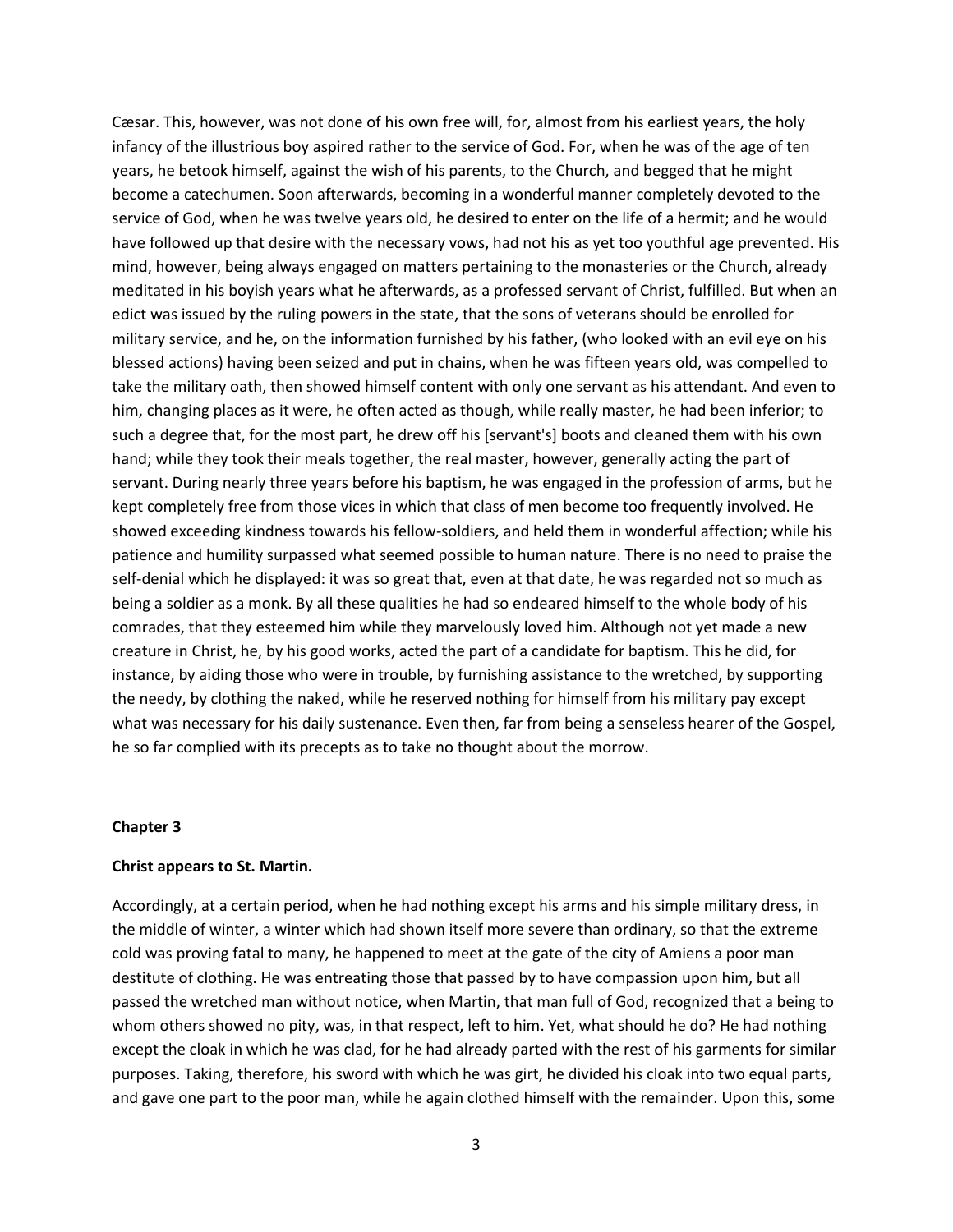of the by-standers laughed, because he was now an unsightly object, and stood out as but partly dressed. Many, however, who were of sounder understanding, groaned deeply because they themselves had done nothing similar. They especially felt this, because, being possessed of more than Martin, they could have clothed the poor man without reducing themselves to nakedness. In the following night, when Martin had resigned himself to sleep, he had a vision of Christ arrayed in that part of his cloak with which he had clothed the poor man. He contemplated the Lord with the greatest attention, and was told to own as his the robe which he had given. Ere long, he heard Jesus saying with a clear voice to the multitude of angels standing round — Martin, who is still but a catechumen, clothed Matthew 25:40 me with this robe. The Lord, truly mindful of his own words (who had said when on earth — Inasmuch as you have done these things to one of the least of these, you have done them unto me), declared that he himself had been clothed in that poor man; and to confirm the testimony he bore to so good a deed, he condescended to show him himself in that very dress which the poor man had received. After this vision the sainted man was not puffed up with human glory, but, acknowledging the goodness of God in what had been done, and being now of the age of twenty years, he hastened to receive baptism. He did not, however, all at once, retire from military service, yielding to the entreaties of his tribune, whom he admitted to be his familiar tent-companion. For the tribune promised that, after the period of his office had expired, he too would retire from the world. Martin, kept back by the expectation of this event, continued, although but in name, to act the part of a soldier, for nearly two years after he had received baptism.

# **Chapter 4**

#### **Martin retires from Military Service.**

In the meantime, as the barbarians were rushing within the two divisions of Gaul, Julian Cæsar, bringing an army together at the city of the Vaugiones, began to distribute a donative to the soldiers. As was the custom in such a case, they were called forward, one by one, until it came to the turn of Martin. Then, indeed, judging it a suitable opportunity for seeking his discharge — for he did not think it would be proper for him, if he were not to continue in the service, to receive a donative — he said to Cæsar, Hitherto I have served you as a soldier: allow me now to become a soldier to God: let the man who is to serve you receive your donative: I am the soldier of Christ: it is not lawful for me to fight. Then truly the tyrant stormed on hearing such words, declaring that, from fear of the battle, which was to take place on the morrow, and not from any religious feeling, Martin withdrew from the service. But Martin, full of courage, yea all the more resolute from the danger that had been set before him, exclaims, If this conduct of mine is ascribed to cowardice, and not to faith, I will take my stand unarmed before the line of battle tomorrow, and in the name of the Lord Jesus, protected by the sign of the cross, and not by shield or helmet, I will safely penetrate the ranks of the enemy. He is ordered, therefore, to be thrust back into prison, determined on proving his words true by exposing himself unarmed to the barbarians. But, on the following day, the enemy sent ambassadors to treat about peace and surrendered both themselves and all their possessions. In these circumstances who can doubt that this victory was due to the saintly man? It was granted him that he should not be sent unarmed to the fight. And although the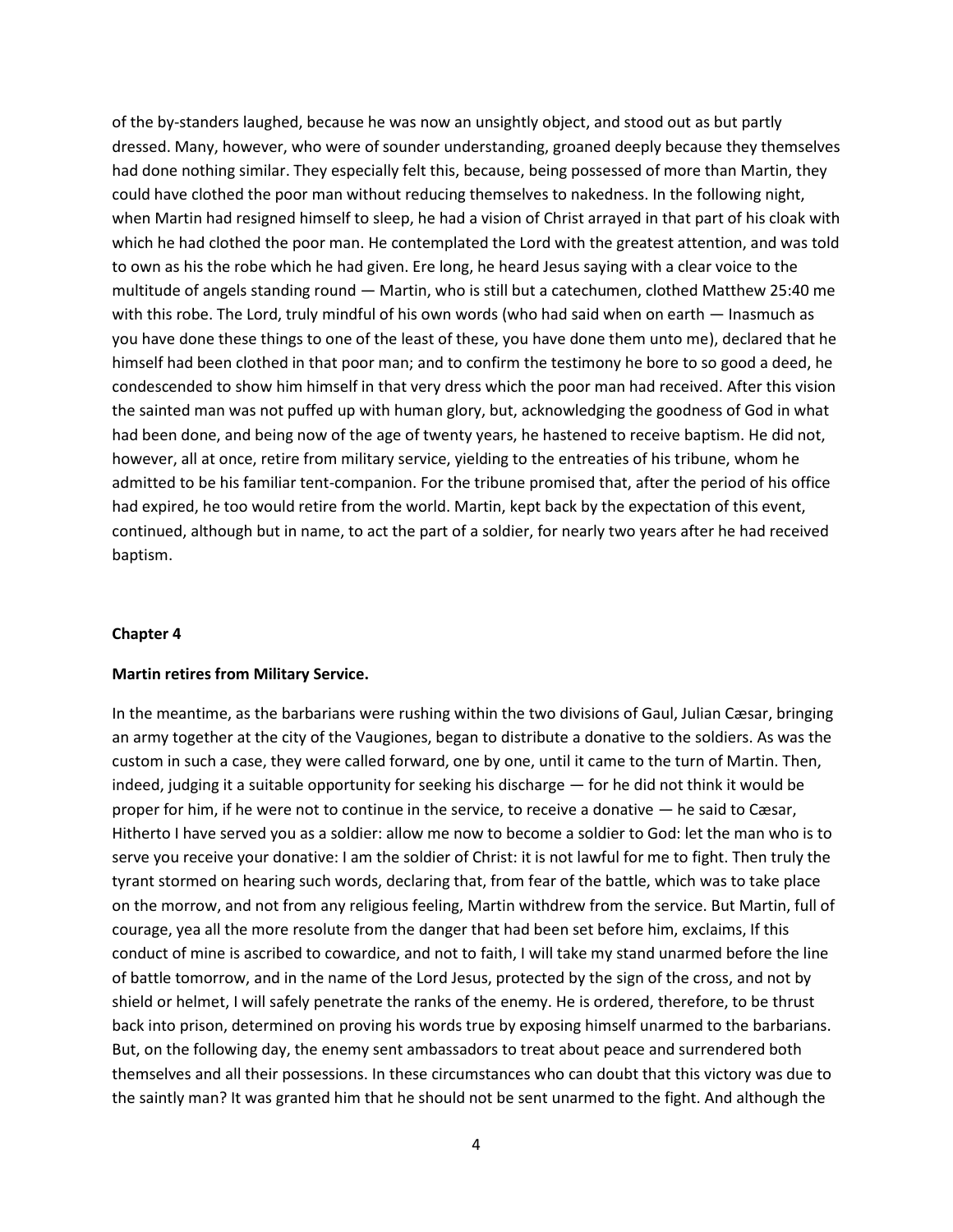good Lord could have preserved his own soldier, even amid the swords and darts of the enemy, yet that his blessed eyes might not be pained by witnessing the death of others, he removed all necessity for fighting. For Christ did not require to secure any other victory in behalf of his own soldier, than that, the enemy being subdued without bloodshed, no one should suffer death.

# **Chapter 5**

# **Martin converts a Robber to the Faith.**

From that time quitting military service, Martin earnestly sought after the society of Hilarius, bishop of the city Pictava, whose faith in the things of God was then regarded as of high renown, and in universal esteem. For some time Martin made his abode with him. Now, this same Hilarius, having instituted him in the office of the diaconate, endeavored still more closely to attach him to himself, and to bind him by leading him to take part in Divine service. But when he constantly refused, crying out that he was unworthy, Hilarius, as being a man of deep penetration, perceived that he could only be constrained in this way, if he should lay that sort of office upon him, in discharging which there should seem to be a kind of injury done him. He therefore appointed him to be an exorcist. Martin did not refuse this appointment, from the fear that he might seem to have looked down upon it as somewhat humble. Not long after this, he was warned in a dream that he should visit his native land, and more particularly his parents, who were still involved in heathenism, with a regard for their religious interests. He set forth in accordance with the expressed wish of the holy Hilarius, and, after being adjured by him with many prayers and tears, that he would in due time return. According to report Martin entered on that journey in a melancholy frame of mind, after calling the brethren to witness that many sufferings lay before him. The result fully justified this prediction. For, first of all, having followed some devious paths among the Alps, he fell into the hands of robbers. And when one of them lifted up his axe and poised it above Martin's head, another of them met with his right hand the blow as it fell; nevertheless, having had his hands bound behind his back, he was handed over to one of them to be guarded and stripped. The robber, having led him to a private place apart from the rest, began to enquire of him who he was. Upon this, Martin replied that he was a Christian. The robber next asked him whether he was afraid. Then indeed Martin most courageously replied that he never before had felt so safe, because he knew that the mercy of the Lord would be especially present with him in the midst of trials. He added that he grieved rather for the man in whose hands he was, because, by living a life of robbery, he was showing himself unworthy of the mercy of Christ. And then entering on a discourse concerning Evangelical truth, he preached the word of God to the robber. Why should I delay stating the result? The robber believed; and, after expressing his respect for Martin, he restored him to the way, entreating him to pray the Lord for him. That same robber was afterwards seen leading a religious life; so that, in fact, the narrative I have given above is based upon an account furnished by himself.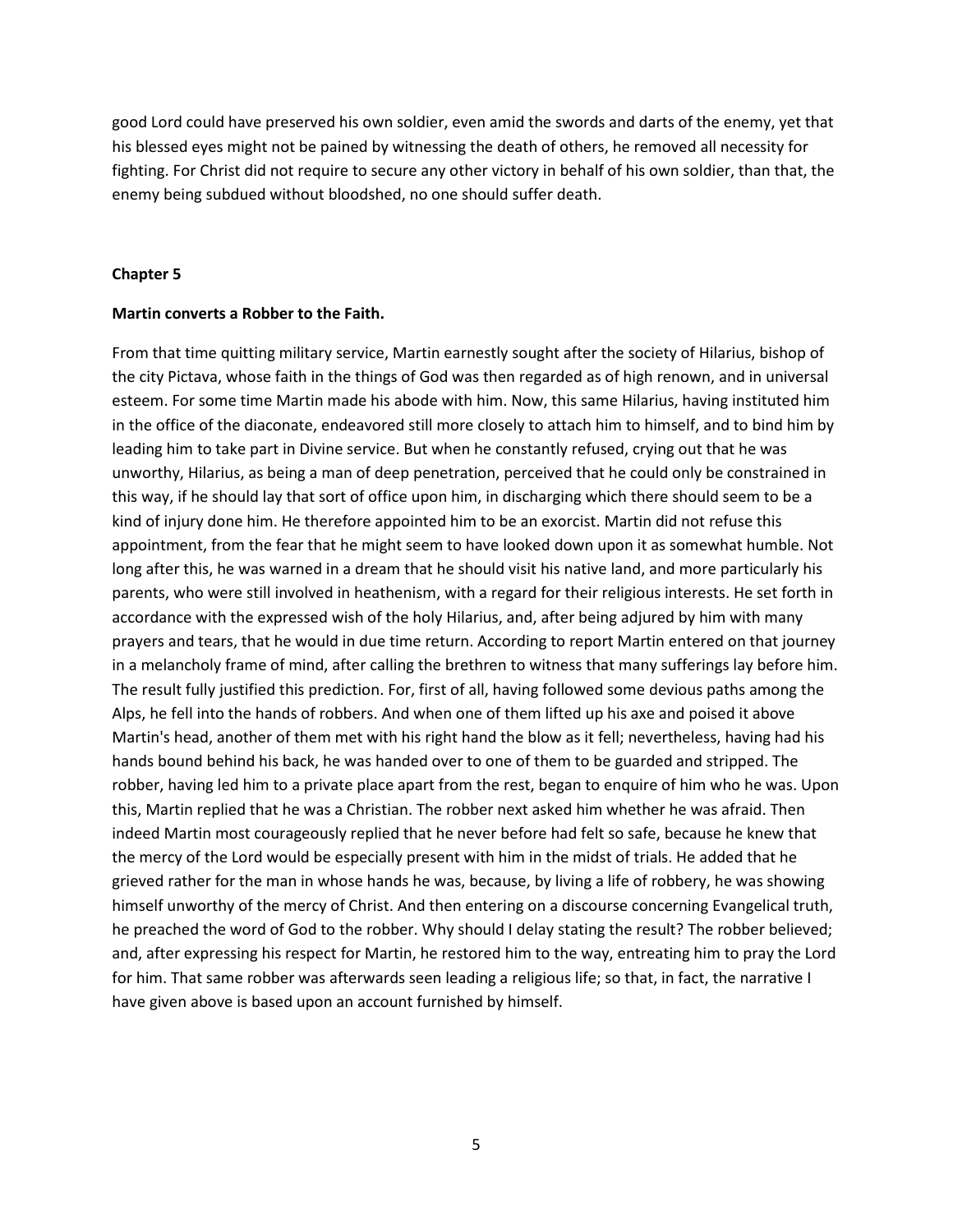# **Chapter 6**

## **The Devil throws himself in the Way of Martin.**

Martin, then, having gone on from thence, after he had passed Milan, the devil met him in the way, having assumed the form of a man. The devil first asked him to what place he was going. Martin having answered him to the effect that he was minded to go wherever the Lord called him, the devil said to him, Wherever you go, or whatever you attempt, the devil will resist you. Then Martin, replying to him in the prophetical word, said, The Lord is my helper; I will not fear what man can do unto me. Upon this, his enemy immediately vanished out of his sight; and thus, as he had intended in his heart and mind, he set free his mother from the errors of heathenism, though his father continued to cleave to its evils. However, he saved many by his example.

After this, when the Arian heresy had spread through the whole world, and was especially powerful in Illyria, and when he, almost single-handed, was fighting most strenuously against the treachery of the priests, and had been subjected to many punishments (for he was publicly scourged, and at last was compelled to leave the city), again betaking himself to Italy, and having found the Church in the two divisions of Gaul in a distracted condition through the departure also of the holy Hilarius, whom the violence of the heretics had driven into exile, he established a monastery for himself at Milan. There, too, Auxentius, the originator and leader of the Arians, bitterly persecuted him; and, after he had assailed him with many injuries, violently expelled him from the city. Thinking, therefore, that it was necessary to yield to circumstances, he withdrew to the island Gallinaria, with a certain presbyter as his companion, a man of distinguished excellences. Here he subsisted for some time on the roots of plants; and, while doing so, he took for food hellebore, which is, as people say, a poisonous kind of grass. But when he perceived the strength of the poison increasing within him, and death now nearly at hand, he warded off the imminent danger by means of prayer, and immediately all his pains were put to flight. And not long after having discovered that, through penitence on the part of the king, permission to return had been granted to holy Hilarius, he made an effort to meet him at Rome, and, with this view, set out for that city.

## **Chapter 7**

# **Martin restores a Catechumen to Life.**

As Hilarius had already gone away, so Martin followed in his footsteps; and having been most joyously welcomed by him, he established for himself a monastery not far from the town. At this time a certain catechumen joined him, being desirous of becoming instructed in the doctrines and habits of the most holy man. But, after the lapse only of a few days, the catechumen, seized with a languor, began to suffer from a violent fever. It so happened that Martin had then left home, and having remained away three days, he found on his return that life had departed from the catechumen; and so suddenly had death occurred, that he had left this world without receiving baptism. The body being laid out in public was being honored by the last sad offices on the part of the mourning brethren, when Martin hurries up to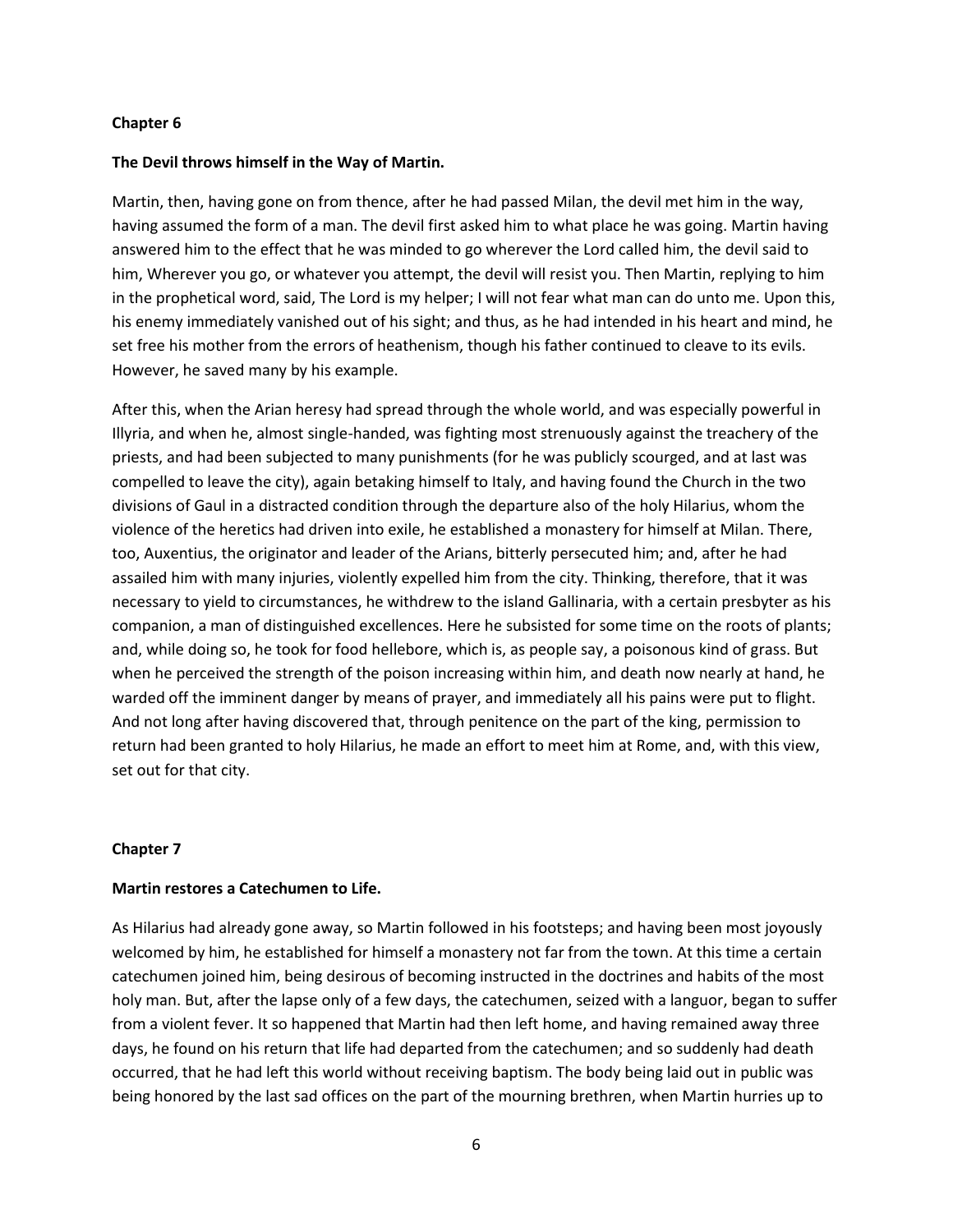them with tears and lamentations. But then laying hold, as it were, of the Holy Spirit, with the whole powers of his mind, he orders the others to quit the cell in which the body was lying; and bolting the door, he stretches himself at full length on the dead limbs of the departed brother. Having given himself for some time to earnest prayer, and perceiving by means of the Spirit of God that power was present, he then rose up for a little, and gazing on the countenance of the deceased, he waited without misgiving for the result of his prayer and of the mercy of the Lord. And scarcely had the space of two hours elapsed, when he saw the dead man begin to move a little in all his members, and to tremble with his eyes opened for the practice of sight. Then indeed, turning to the Lord with a loud voice and giving thanks, he filled the cell with his ejaculations. Hearing the noise, those who had been standing at the door immediately rush inside. And truly a marvelous spectacle met them, for they beheld the man alive whom they had formerly left dead. Thus being restored to life, and having immediately obtained baptism, he lived for many years afterwards; and he was the first who offered himself to us both as a subject that had experienced the virtues of Martin, and as a witness to their existence. The same man was wont to relate that, when he left the body, he was brought before the tribunal of the Judge, and being assigned to gloomy regions and vulgar crowds, he received a severe sentence. Then, however, he added, it was suggested by two angels of the Judge that he was the man for whom Martin was praying; and that, on this account, he was ordered to be led back by the same angels, and given up to Martin, and restored to his former life. From this time forward, the name of the sainted man became illustrious, so that, as being reckoned holy by all, he was also deemed powerful and truly apostolic.

## **Chapter 8**

## **Martin restores one that had been strangled.**

Not long after these events, while Martin was passing by the estate of a certain man named Lupicinus, who was held in high esteem according to the judgment of the world, he was received with shouting and the lamentations of a wailing crowd. Having, in an anxious state of mind gone up to that multitude, and enquired what such weeping meant, he was told that one of the slaves of the family had put an end to his life by hanging. Hearing this, Martin entered the cell in which the body was lying, and, excluding all the multitude, he stretched himself upon the body, and spent some little time in prayer. Ere long, the deceased, with life beaming in his countenance, and with his drooping eyes fixed on Martin's face, is aroused; and with a gentle effort attempting to rise, he laid hold of the right hand of the saintly man, and by this means stood upon his feet. In this manner, while the whole multitude looked on, he walked along with Martin to the porch of the house.

## **Chapter 9**

**High Esteem in which Martin was held.**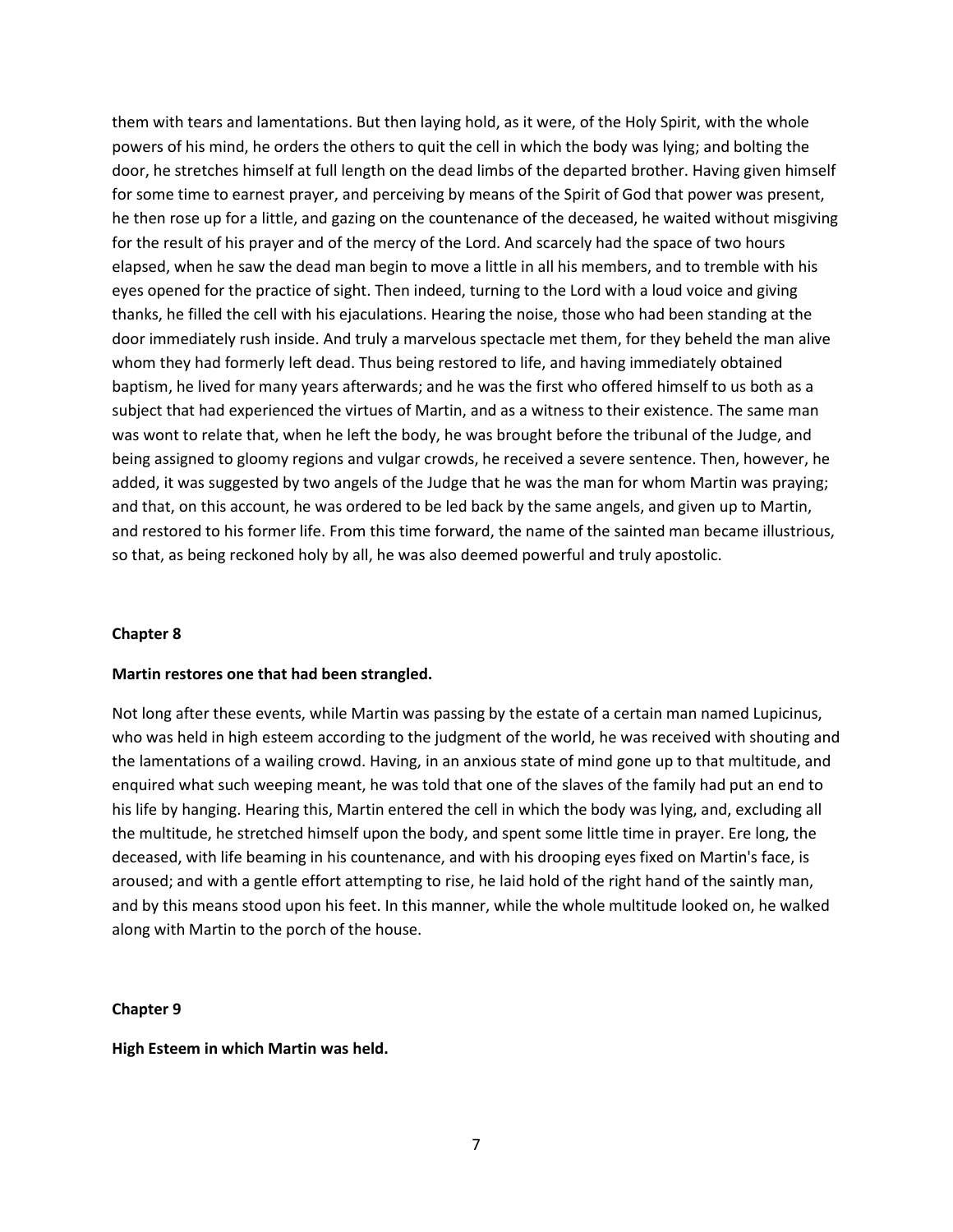Nearly about the same time, Martin was called upon to undertake the episcopate of the church at Tours; but when he could not easily be drawn forth from his monastery, a certain Ruricius, one of the citizens, pretending that his wife was ill, and casting himself down at his knees, prevailed on him to go forth. Multitudes of the citizens having previously been posted by the road on which he traveled, he is thus under a kind of guard escorted to the city. An incredible number of people not only from that town, but also from the neighboring cities, had, in a wonderful manner, assembled to give their votes. There was but one wish among all, there were the same prayers, and there was the same fixed opinion to the effect that Martin was most worthy of the episcopate, and that the church would be happy with such a priest. A few persons, however, and among these some of the bishops, who had been summoned to appoint a chief priest, were impiously offering resistance, asserting forsooth that Martin's person was contemptible, that he was unworthy of the episcopate, that he was a man despicable in countenance, that his clothing was mean, and his hair disgusting. This madness of theirs was ridiculed by the people of sounder judgment, inasmuch as such objectors only proclaimed the illustrious character of the man, while they sought to slander him. Nor truly was it allowed them to do anything else, than what the people, following the Divine will, desired to be accomplished. Among the bishops, however, who had been present, a certain one of the name Defensor is said to have specially offered opposition; and on this account it was observed that he was at the time severely censured in the reading from the prophets. For when it so happened that the reader, whose duty it was to read in public that day, being blocked out by the people, failed to appear, the officials falling into confusion, while they waited for him who never came, one of those standing by, laying hold of the Psalter, seized upon the first verse which presented itself to him. Now, the Psalm ran thus: Out of the mouth of babes and sucklings you have perfected praise because of your enemies, that you might destroy the enemy and the avenger. On these words being read, a shout was raised by the people, and the opposite party were confounded. It was believed that this Psalm had been chosen by Divine ordination, that Defensor might hear a testimony to his own work, because the praise of the Lord was perfected out of the mouth of babes and sucklings in the case of Martin, while the enemy was at the same time both pointed out and destroyed.

# **Chapter 10**

#### **Martin as Bishop of Tours.**

And now having entered on the episcopal office, it is beyond my power fully to set forth how Martin distinguished himself in the discharge of its duties. For he remained with the utmost constancy, the same as he had been before. There was the same humility in his heart, and the same homeliness in his garments. Full alike of dignity and courtesy, he kept up the position of a bishop properly, yet in such a way as not to lay aside the objects and virtues of a monk. Accordingly he made use, for some time, of the cell connected with the church; but afterwards, when he felt it impossible to tolerate the disturbance caused by the numbers of those visiting it, he established a monastery for himself about two miles outside the city. This spot was so secret and retired that he enjoyed in it the solitude of a hermit. For, on one side, it was surrounded by a precipitous rock of a lofty mountain, while the river Loire had shut in the rest of the plain by a bay extending back for a little distance; and the place could be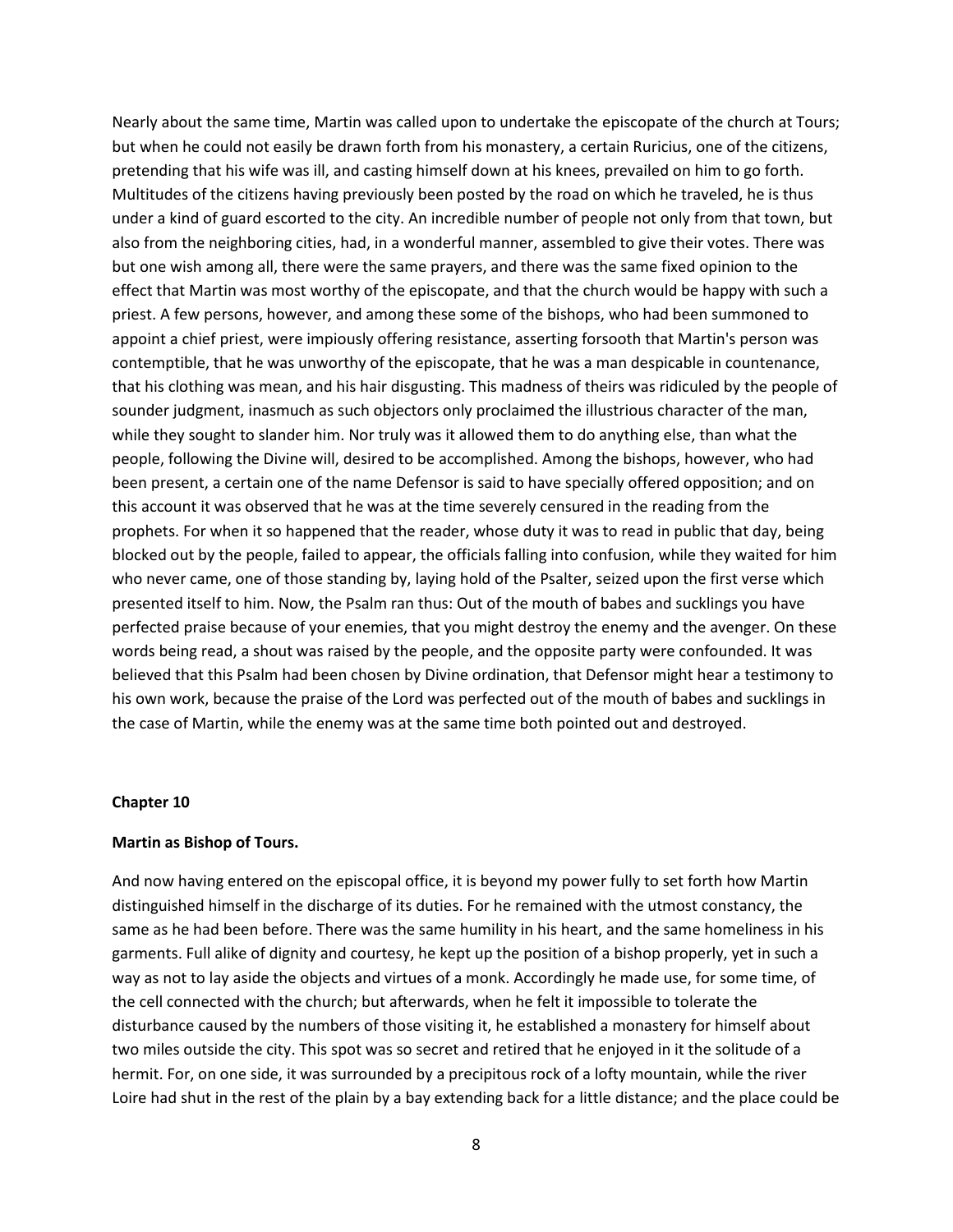approached only by one, and that a very narrow passage. Here, then, he possessed a cell constructed of wood. Many also of the brethren had, in the same manner, fashioned retreats for themselves, but most of them had formed these out of the rock of the overhanging mountain, hollowed into caves. There were altogether eighty disciples, who were being disciplined after the example of the saintly master. No one there had anything which was called his own; all things were possessed in common. It was not allowed either to buy or to sell anything, as is the custom among most monks. No art was practiced there, except that of transcribers, and even this was assigned to the brethren of younger years, while the elders spent their time in prayer. Rarely did any one of them go beyond the cell, unless when they assembled at the place of prayer. They all took their food together, after the hour of fasting was past. No one used wine, except when illness compelled them to do so. Most of them were clothed in garments of camels' hair. Matthew 3:4 Any dress approaching to softness was there deemed criminal, and this must be thought the more remarkable, because many among them were such as are deemed of noble rank. These, though far differently brought up, had forced themselves down to this degree of humility and patient endurance, and we have seen numbers of these afterwards made bishops. For what city or church would there be that would not desire to have its priests from among those in the monastery of Martin?

## **Chapter 11**

## **Martin demolishes an Altar consecrated to a Robber.**

But let me proceed to a description of other excellences which Martin displayed as a bishop. There was, not far from the town, a place very close to the monastery, which a false human opinion had consecrated, on the supposition that some martyrs had been buried together there. For it was also believed that an altar had been placed there by former bishops. But Martin, not inclined to give a hasty belief to things uncertain, often asked from those who were his elders, whether among the presbyters or clerics, that the name of the martyr, or the time when he suffered, should be made known to him. He did so, he said, because he had great scruples on these points, inasmuch as no steady tradition respecting them had come down from antiquity. Having, therefore, for a time kept away from the place, by no means wishing to lessen the religious veneration with which it was regarded, because he was as yet uncertain, but, at the same time not lending his authority to the opinion of the multitude, lest a mere superstition should obtain a firmer footing, he one day went out to the place, taking a few brethren with him as companions. There standing above the very sepulchre, Martin prayed to the Lord that he would reveal, who the man in question was, and what was his character or desert. Next turning to the left-hand side, he sees standing very near a shade of a mean and cruel appearance. Martin commands him to tell his name and character. Upon this, he declares his name, and confesses his guilt. He says that he had been a robber, and that he was beheaded on account of his crimes; that he had been honored simply by an error of the multitude; that he had nothing in common with the martyrs, since glory was their portion, while punishment exacted its penalties from him. Those who stood by heard, in a wonderful way, the voice of the speaker, but they beheld no person. Then Martin made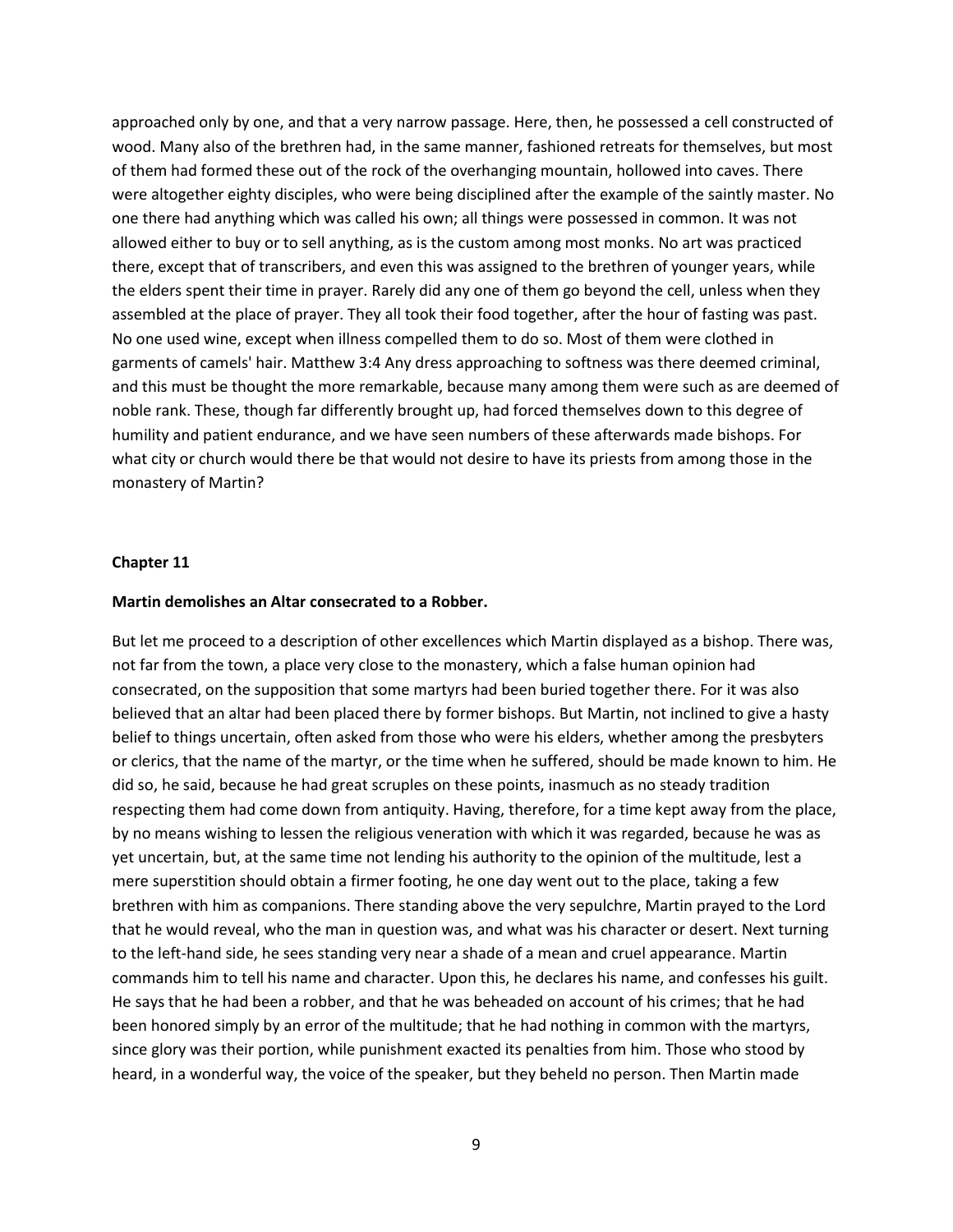known what he had seen, and ordered the altar which had been there to be removed, and thus he delivered the people from the error of that superstition.

# **Chapter 12**

# **Martin causes the Bearers of a Dead Body to stop.**

Now, it came to pass some time after the above, that while Martin was going a journey, he met the body of a certain heathen, which was being carried to the tomb with superstitious funeral rites. Perceiving from a distance the crowd that was approaching, and being ignorant as to what was going on, he stood still for a little while. For there was a distance of nearly half a mile between him and the crowd, so that it was difficult to discover what the spectacle he beheld really was. Nevertheless, because he saw it was a rustic gathering, and when the linen clothes spread over the body were blown about by the action of the wind, he believed that some profane rites of sacrifice were being performed. This thought occurred to him, because it was the custom of the Gallic rustics in their wretched folly to carry about through the fields the images of demons veiled with a white covering. Lifting up, therefore, the sign of the cross opposite to them, he commanded the crowd not to move from the place in which they were, and to set down the burden. Upon this, the miserable creatures might have been seen at first to become stiff like rocks. Next, as they endeavored, with every possible effort, to move forward, but were not able to take a step farther, they began to whirl themselves about in the most ridiculous fashion, until, not able any longer to sustain the weight, they set down the dead body. Thunderstruck, and gazing in bewilderment at each other as not knowing what had happened to them they remained sunk in silent thought. But when the saintly man discovered that they were simply a band of peasants celebrating funeral rites, and not sacrifices to the gods, again raising his hand, he gave them the power of going away, and of lifting up the body. Thus he both compelled them to stand when he pleased, and permitted them to depart when he thought good.

# **Chapter 13**

## **Martin escapes from a Falling Pine-tree.**

Again, when in a certain village he had demolished a very ancient temple, and had set about cutting down a pine-tree, which stood close to the temple, the chief priest of that place, and a crowd of other heathens began to oppose him. And these people, though, under the influence of the Lord, they had been quiet while the temple was being overthrown, could not patiently allow the tree to be cut down. Martin carefully instructed them that there was nothing sacred in the trunk of a tree, and urged them rather to honor God whom he himself served. He added that there was a moral necessity why that tree should be cut down, because it had been dedicated to a demon. Then one of them who was bolder than the others says, If you have any trust in your God, whom you say you worship, we ourselves will cut down this tree, and be it your part to receive it when falling; for if, as you declare, your Lord is with you,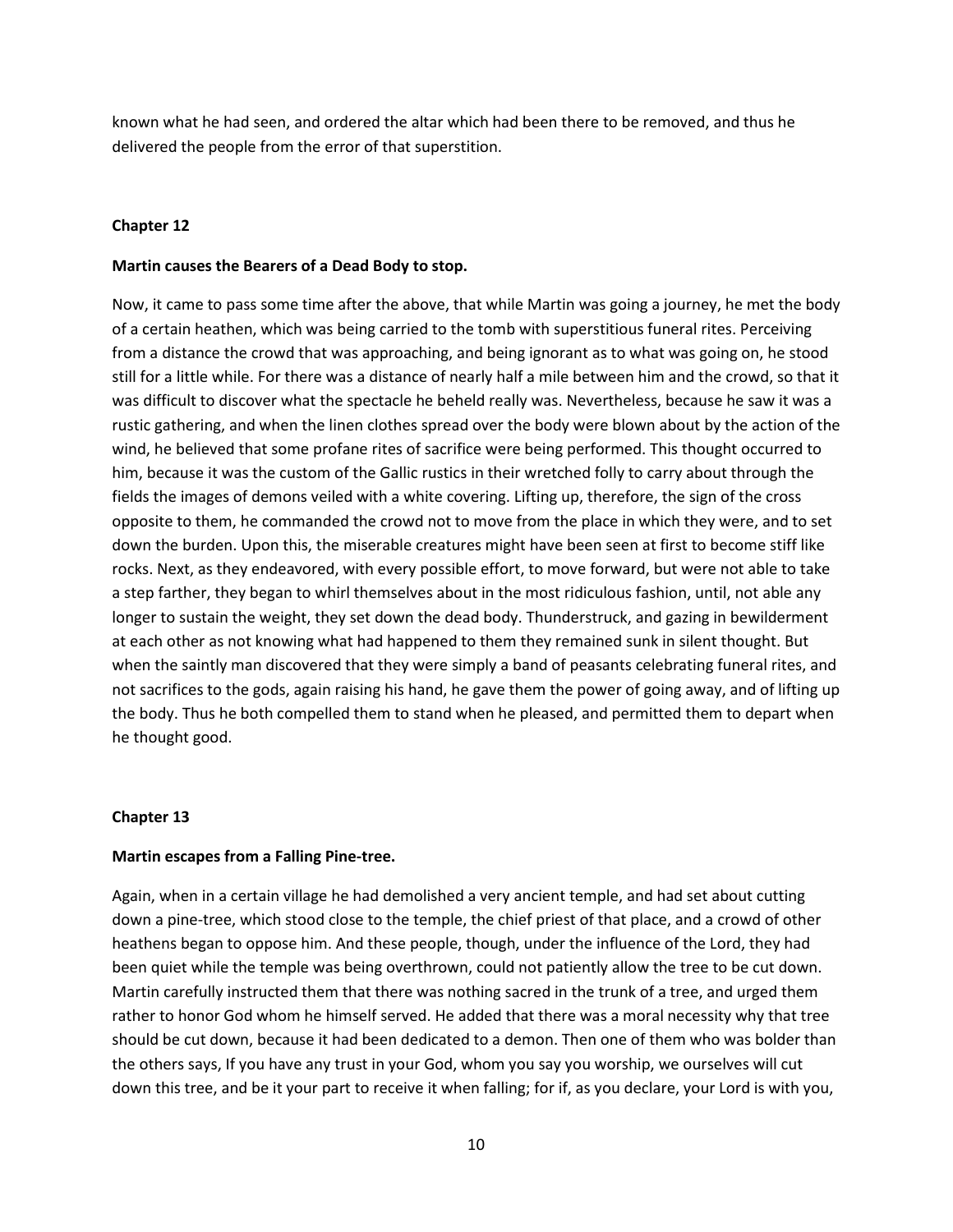you will escape all injury. Then Martin, courageously trusting in the Lord, promises that he would do what had been asked. Upon this, all that crowd of heathen agreed to the condition named; for they held the loss of their tree a small matter, if only they got the enemy of their religion buried beneath its fall. Accordingly, since that pine-tree was hanging over in one direction, so that there was no doubt to what side it would fall on being cut, Martin, having been bound, is, in accordance with the decision of these pagans, placed in that spot where, as no one doubted, the tree was about to fall. They began, therefore, to cut down their own tree, with great glee and joyfulness, while there was at some distance a great multitude of wondering spectators. And now the pine-tree began to totter, and to threaten its own ruin by falling. The monks at a distance grew pale, and, terrified by the danger ever coming nearer, had lost all hope and confidence, expecting only the death of Martin. But he, trusting in the Lord, and waiting courageously, when now the falling pine had uttered its expiring crash, while it was now falling, while it was just rushing upon him, simply holding up his hand against it, he put in its way the sign of salvation. Then, indeed, after the manner of a spinning-top (one might have thought it driven back), it swept round to the opposite side, to such a degree that it almost crushed the rustics, who had taken their places there in what was deemed a safe spot. Then truly, a shout being raised to heaven, the heathen were amazed by the miracle, while the monks wept for joy; and the name of Christ was in common extolled by all. The well-known result was that on that day salvation came to that region. For there was hardly one of that immense multitude of heathens who did not express a desire for the imposition of hands, and abandoning his impious errors, made a profession of faith in the Lord Jesus. Certainly, before the times of Martin, very few, nay, almost none, in those regions had received the name of Christ; but through his virtues and example that name has prevailed to such an extent, that now there is no place thereabouts which is not filled either with very crowded churches or monasteries. For wherever he destroyed heathen temples, there he used immediately to build either churches or monasteries.

## **Chapter 14**

## **Martin destroys Heathen Temples and Altars.**

Nor did he show less eminence, much about the same time, in other transactions of a like kind. For, having in a certain village set fire to a very ancient and celebrated temple, the circle of flames was carried by the action of the wind upon a house which was very close to, yea, connected with, the temple. When Martin perceived this, he climbed by rapid ascent to the roof of the house, presenting himself in front of the advancing flames. Then indeed might the fire have been seen thrust back in a wonderful manner against the force of the wind, so that there appeared a sort of conflict of the two elements fighting together. Thus, by the influence of Martin, the fire only acted in the place where it was ordered to do so. But in a village which was named Leprosum, when he too wished to overthrow a temple which had acquired great wealth through the superstitious ideas entertained of its sanctity, a multitude of the heathen resisted him to such a degree that he was driven back not without bodily injury. He, therefore, withdrew to a place in the vicinity, and there for three days, clothed in sackcloth and ashes fasting and praying the whole time, he besought the Lord, that, as he had not been able to overthrow that temple by human effort, Divine power might be exerted to destroy it. Then two angels,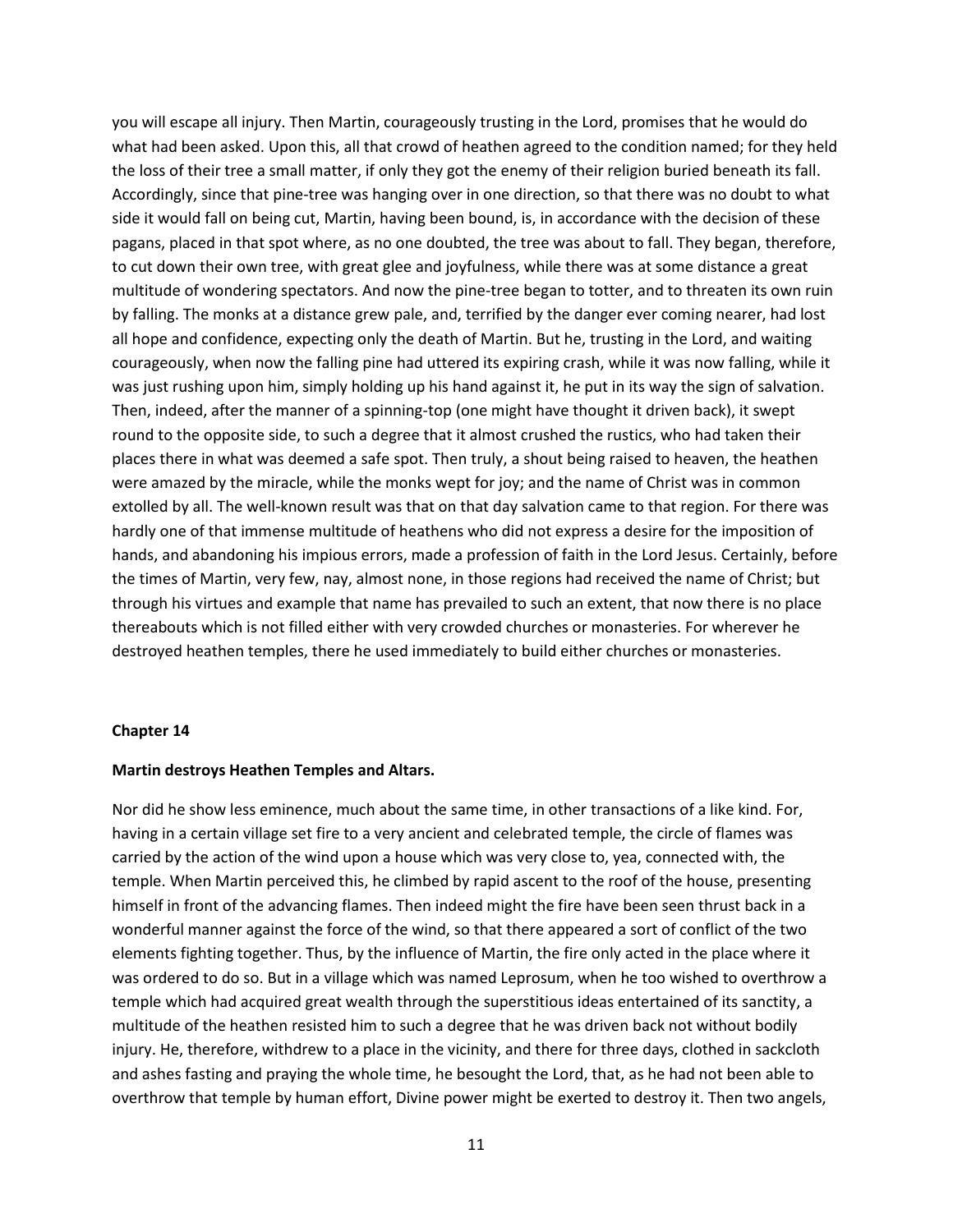with spears and shields after the manner of heavenly warriors, suddenly presented themselves to him, saying that they were sent by the Lord to put to flight the rustic multitude, and to furnish protection to Martin, lest, while the temple was being destroyed, any one should offer resistance. They told him therefore to return, and complete the blessed work which he had begun. Accordingly Martin returned to the village; and while the crowds of heathen looked on in perfect quiet as he razed the pagan temple even to the foundations, he also reduced all the altars and images to dust. At this sight the rustics, when they perceived that they had been so astounded and terrified by an intervention of the Divine will, that they might not be found fighting against the bishop, almost all believed in the Lord Jesus. They then began to cry out openly and to confess that the God of Martin ought to be worshipped, and that the idols should be despised, which were not able to help them.

# **Chapter 15**

# **Martin offers his Neck to an Assassin.**

I shall also relate what took place in the village of the Ædui. When Martin was there overthrowing a temple, a multitude of rustic heathen rushed upon him in a frenzy of rage. And when one of them, bolder than the rest, made an attack upon him with a drawn sword, Martin, throwing back his cloak, offered his bare neck to the assassin. Nor did the heathen delay to strike, but in the very act of lifting up his right arm, he fell to the ground on his back, and being overwhelmed by the fear of God, he entreated for pardon. Not unlike this was that other event which happened to Martin, that when a certain man had resolved to wound him with a knife as he was destroying some idols, at the very moment of fetching the blow, the weapon was struck out of his hands and disappeared. Very frequently, too, when the pagans were addressing him to the effect that he would not overthrow their temples, he so soothed and conciliated the minds of the heathen by his holy discourse that, the light of truth having been revealed to them, they themselves overthrew their own temples.

## **Chapter 16**

## **Cures effected by St. Martin.**

Moreover, the gift of accomplishing cures was so largely possessed by Martin, that scarcely any sick person came to him for assistance without being at once restored to health. This will clearly appear from the following example. A certain girl at Treves was so completely prostrated by a terrible paralysis that for a long time she had been quite unable to make use of her body for any purpose, and being, as it were, already dead, only the smallest breath of life seemed still to remain in her. Her afflicted relatives were standing by, expecting nothing but her death, when it was suddenly announced that Martin had come to that city. When the father of the girl found that such was the case, he ran to make a request in behalf of his all but lifeless child. It happened that Martin had already entered the church. There, while the people were looking on, and in the presence of many other bishops, the old man, uttering a cry of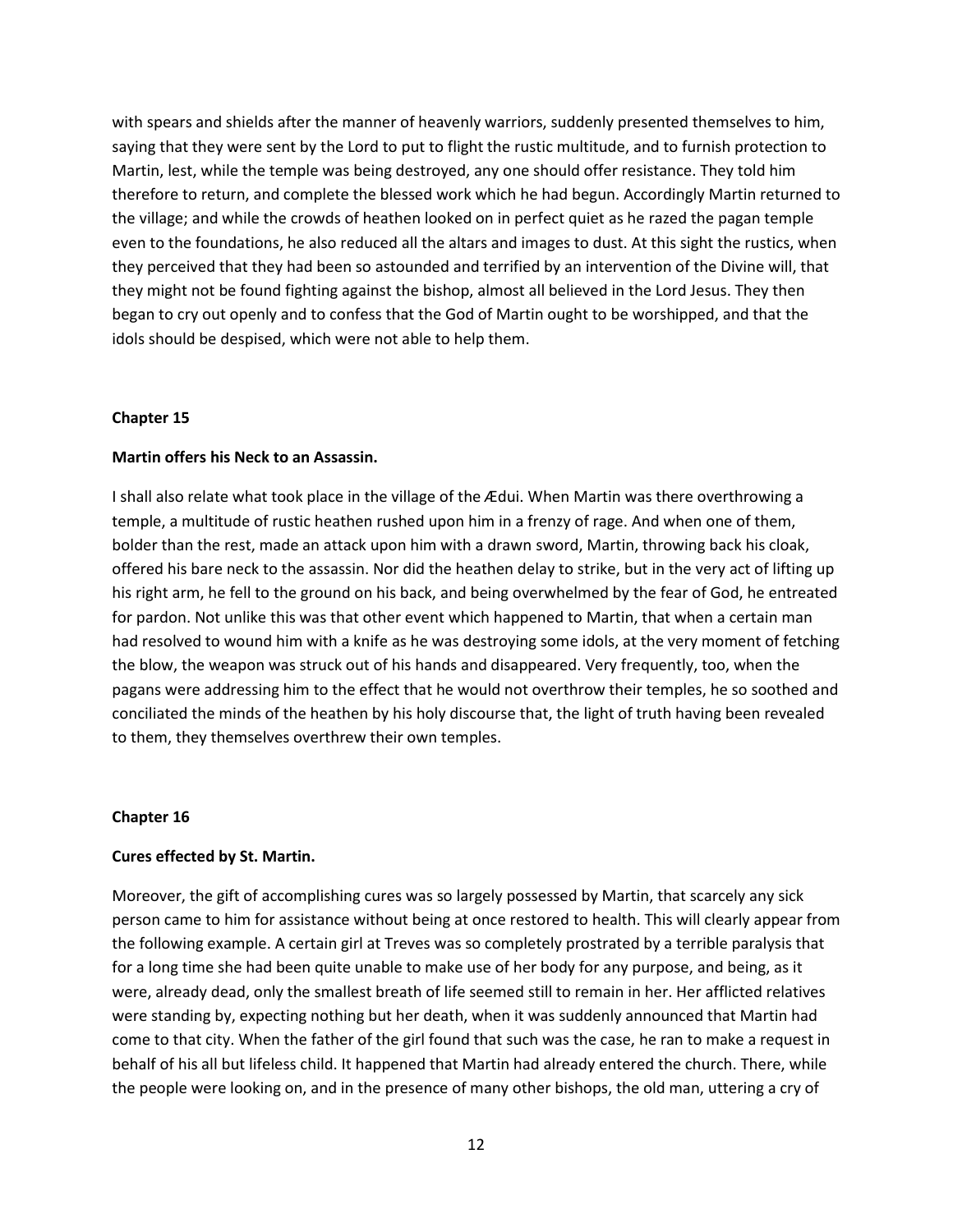grief, embraced the saint's knees and said: My daughter is dying of a miserable kind of infirmity; and, what is more dreadful than death itself, she is now alive only in the spirit, her flesh being already dead before the time. I beseech you to go to her, and give her your blessing; for I believe that through you she will be restored to health. Martin, troubled by such an address, was bewildered, and shrank back, saying that this was a matter not in his own hands; that the old man was mistaken in the judgment he had formed; and that he was not worthy to be the instrument through whom the Lord should make a display of his power. The father, in tears, persevered in still more earnestly pressing the case, and entreated Martin to visit the dying girl. At last, constrained by the bishops standing by to go as requested, he went down to the home of the girl. An immense crowd was waiting at the doors, to see what the servant of the Lord would do. And first, betaking himself to his familiar arms in affairs of that kind, he cast himself down on the ground and prayed. Then gazing earnestly upon the ailing girl, he requests that oil should be given him. After he had received and blessed this, he poured the powerful sacred liquid into the mouth of the girl, and immediately her voice returned to her. Then gradually, through contact with him, her limbs began, one by one, to recover life, till, at last, in the presence of the people, she arose with firm steps.

## **Chapter 17**

## **Martin casts out Several Devils.**

At the same time the servant of one Tetradius, a man of proconsular rank, having been laid hold of by a demon, was tormented with the most miserable results. Martin, therefore, having been asked to lay his hands on him, ordered the servant to be brought to him; but the evil spirit could, in no way, be brought forth from the cell in which he was: he showed himself so fearful, with ferocious teeth, to those who attempted to draw near. Then Tetradius throws himself at the feet of the saintly man, imploring that he himself would go down to the house in which the possessed of the devil was kept. But Martin then declared that he could not visit the house of an unconverted heathen. For Tetradius, at that time, was still involved in the errors of heathenism. He, therefore, pledges his word that if the demon were driven out of the boy, he would become a Christian. Martin, then, laying his hand upon the boy, cast the evil spirit out of him. On seeing this, Tetradius believed in the Lord Jesus, and immediately became a catechumen, while, not long after, he was baptized; and he always regarded Martin with extraordinary affection, as having been the author of his salvation.

About the same time, having entered the dwelling of a certain householder in the same town, he stopped short at the very threshold, and said, that he perceived a horrible demon in the courtyard of the house. When Martin ordered it to depart, it laid hold of a certain member of the family, who was staying in the inner part of the house; and the poor wretch began at once to rage with his teeth, and to lacerate whomsoever he met. The house was thrown into disorder; the family was in confusion; and the people present took to flight. Martin threw himself in the way of the frenzied creature, and first of all commanded him to stand still. But when he continued to gnash with his teeth, and, with gaping mouth, was threatening to bite, Martin inserted his fingers into his mouth, and said, If you possess any power,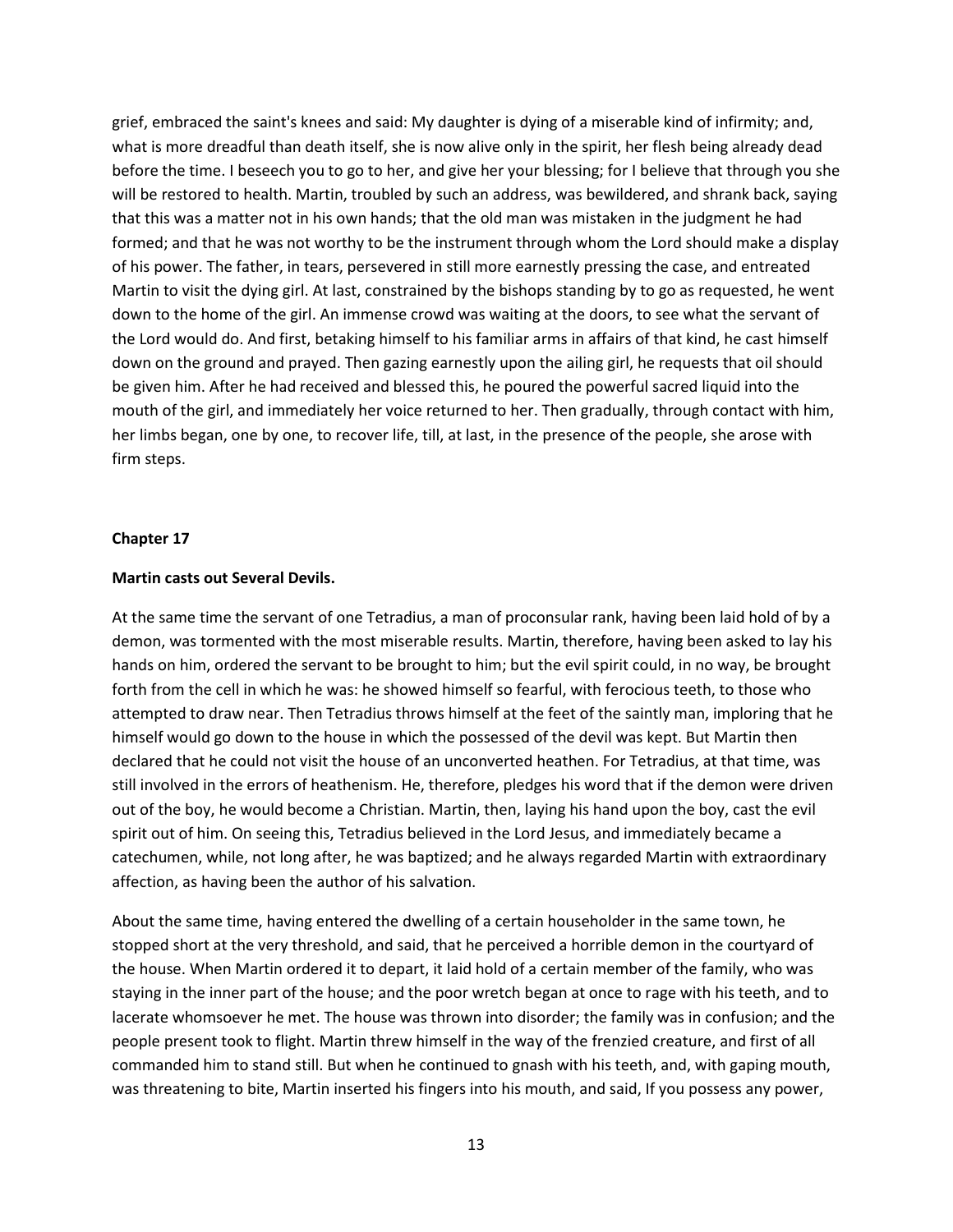devour these. But then, as if red-hot iron had entered his jaws, drawing his teeth far away he took care not to touch the fingers of the saintly man; and when he was compelled by punishments and tortures, to flee out of the possessed body, while he had no power of escaping by the mouth, he was cast out by means of a defluxion of the belly, leaving disgusting traces behind him.

# **Chapter 18**

# **Martin performs Various Miracles.**

In the meanwhile, as a sudden report had troubled the city as to the movement and inroad of the barbarians, Martin orders a possessed person to be set before him, and commanded him to declare whether this message was true or not. Then he confessed that there were sixteen demons who had spread this report among the people, in order that by the fear thus excited, Martin might have to flee from the city, but that, in fact, nothing was less in the minds of the barbarians than to make any inroad. When the unclean spirit thus acknowledged these things in the midst of the church, the city was set free from the fear and tumult which had at the time been felt.

At Paris, again, when Martin was entering the gate of the city, with large crowds attending him, he gave a kiss to a leper, of miserable appearance, while all shuddered at seeing him do so; and Martin blessed him, with the result that he was instantly cleansed from all his misery. On the following day, the man appearing in the church with a healthy skin, gave thanks for the soundness of body which he had recovered. This fact, too, ought not to be passed over in silence, that threads from Martin's garment, or such as had been plucked from the sackcloth which he wore, wrought frequent miracles upon those who were sick. For, by either being tied round the fingers or placed about the neck, they very often drove away diseases from the afflicted.

# **Chapter 19**

# **A Letter of Martin effects a Cure, with Other Miracles.**

Further, Arborius, an ex-prefect, and a man of a very holy and faithful character, while his daughter was in agony from the burning fever of a quartan ague, inserted in the bosom of the girl, at the very paroxysm of the heat, a letter of Martin which happened to have been brought to him, and immediately the fever was dispelled. This event had such an influence upon Arborius, that he at once consecrated the girl to God, and devoted her to perpetual virginity. Then, proceeding to Martin, he presented the girl to him, as an obvious living example of his power of working miracles, inasmuch as she had been cured by him though absent; and he would not allow her to be consecrated by any other than Martin, through his placing upon her the dress characteristic of virginity.

Paulinus, too, a man who was afterwards to furnish a striking example of the age, having begun to suffer grievously in one of his eyes, and when a pretty thick skin having grown over it had already covered up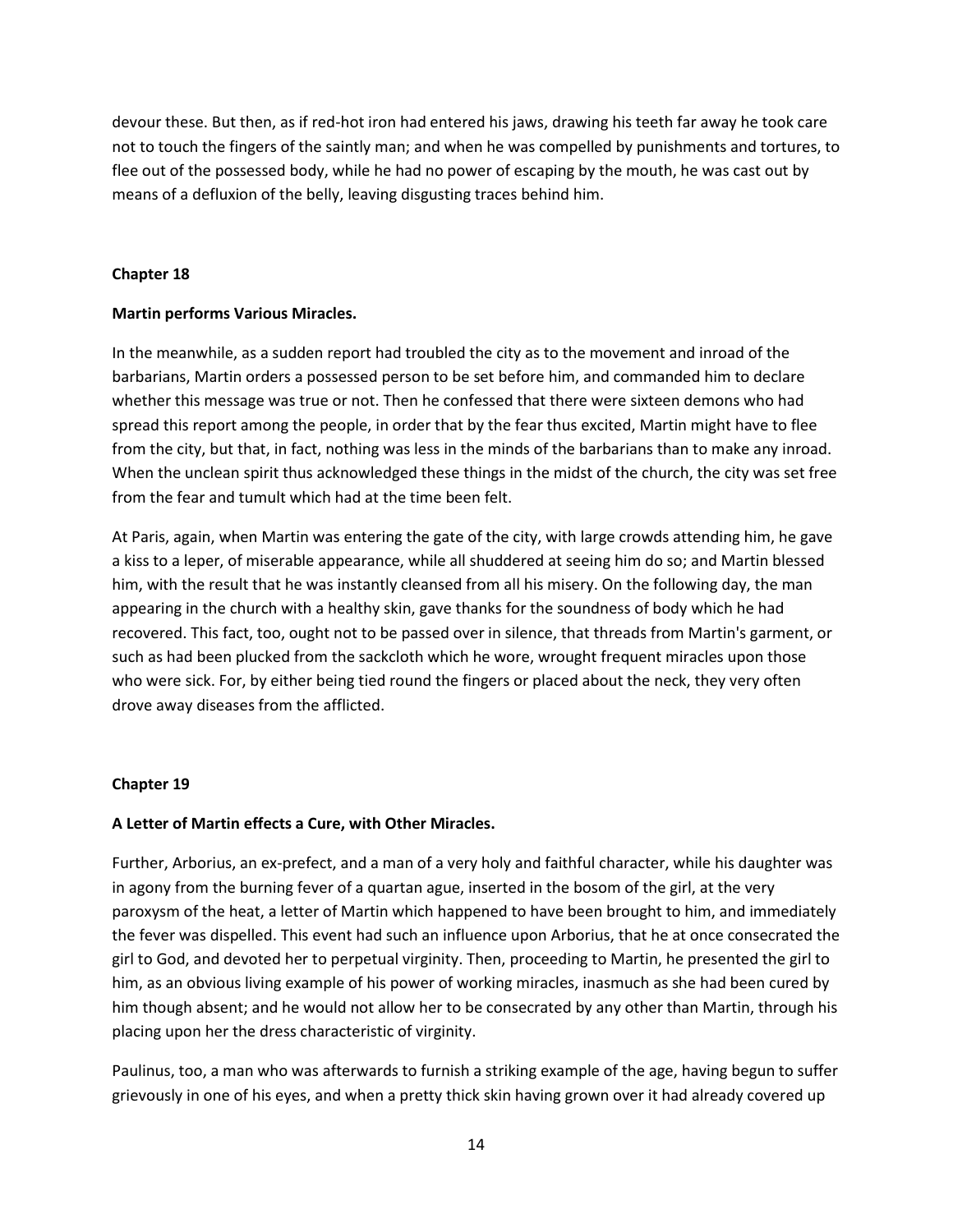its pupil, Martin touched his eye with a painter's brush, and, all pain being removed, thus restored it to its former soundness. He himself also, when, by a certain accident, he had fallen out of an upper room, and tumbling down a broken, uneven stair, had received many wounds, as he lay in his cell at the point of death, and was tortured with grievous sufferings, saw in the night an angel appear to him, who washed his wounds, and applied healing ointment to the bruised members of his body. As the effect of this, he found himself on the morrow restored to soundness of health, so that he was not thought to have suffered any harm. But because it would be tedious to go through everything of this kind, let these examples suffice, as a few out of a multitude; and let it be enough that we do not in striking cases [of miraculous interposition] detract from the truth, while, having so many to choose from, we avoid exciting weariness in the reader.

# **Chapter 20**

#### **How Martin acted towards the Emperor Maximus.**

And here to insert some smaller matters among things so great (although such is the nature of our times in which all things have fallen into decay and corruption, it is almost a pre-eminent virtue for priestly firmness not to have yielded to royal flattery), when a number of bishops from various parts had assembled to the Emperor Maximus, a man of fierce character, and at that time elated with the victory he had won in the civil wars, and when the disgraceful flattery of all around the emperor was generally remarked, while the priestly dignity had, with degenerate submissiveness, taken a second place to the royal retinue, in Martin alone, apostolic authority continued to assert itself. For even if he had to make suit to the sovereign for some things, he commanded rather than entreated him; and although often invited, he kept away from his entertainments, saying that he could not take a place at the table of one who, out of two emperors, had deprived one of his kingdom, and the other of his life. At last, when Maximus maintained that he had not of his own accord assumed the sovereignty, but that he had simply defended by arms the necessary requirements of the empire, regard to which had been imposed upon him by the soldiers, according to the Divine appointment, and that the favor of God did not seem wanting to him who, by an event seemingly so incredible, had secured the victory, adding to that the statement that none of his adversaries had been slain except in the open field of battle, at length, Martin, overcome either by his reasoning or his entreaties, came to the royal banquet. The king was wonderfully pleased because he had gained this point. Moreover, there were guests present who had been invited as if to a festival; men of the highest and most illustrious rank — the prefect, who was also consul, named Evodius, one of the most righteous men that ever lived; two courtiers possessed of the greatest power, the brother and uncle of the king, while between these two, the presbyter of Martin had taken his place; but he himself occupied a seat which was set quite close to the king. About the middle of the banquet, according to custom, one of the servants presented a goblet to the king. He orders it rather to be given to the very holy bishop, expecting and hoping that he should then receive the cup from his right hand. But Martin, when he had drunk, handed the goblet to his own presbyter, as thinking no one worthier to drink next to himself, and holding that it would not be right for him to prefer either the king himself, or those who were next the king, to the presbyter. And the emperor, as well as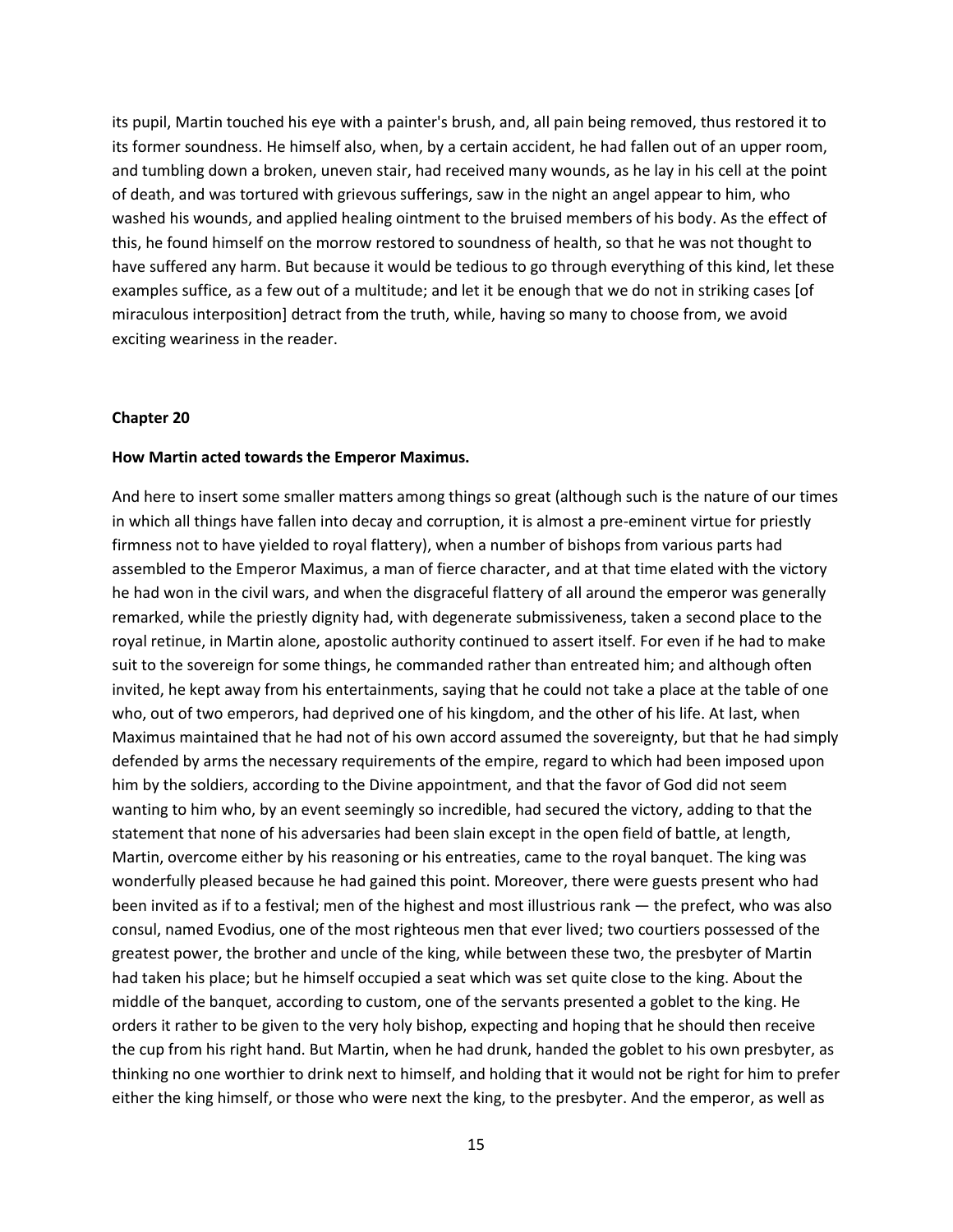all those who were then present, admired this conduct so much, that this very thing, by which they had been undervalued, gave them pleasure. The report then ran through the whole palace that Martin had done, at the king's dinner, what no bishop had dared to do at the banquets of the lowest judges. And Martin predicted to the same Maximus long before, that if he went into Italy to which he then desired to go, waging war, against the Emperor Valentinianus, it would come to pass that he should know he would indeed be victorious in the first attack, but would perish a short time afterwards. And we have seen that this did in fact take place. For, on his first arrival Valentinianus had to betake himself to flight but recovering his strength about a year afterwards, Maximus was taken and slain by him within the walls of Aquileia.

# **Chapter 21**

## **Martin has to do both with Angels and Devils.**

It is also well known that angels were very often seen by him, so that they spoke in turns with him in set speech. As to the devil, Martin held him so visible and ever under the power of his eyes, that whether he kept himself in his proper form, or changed himself into different shapes of spiritual wickedness, he was perceived by Martin, under whatever guise he appeared. The devil knew well that he could not escape discovery, and therefore frequently heaped insults upon Martin, being unable to beguile him by trickery. On one occasion the devil, holding in his hand the bloody horn of an ox, rushed into Martin's cell with great noise, and holding out to him his bloody right hand, while at the same time he exulted in the crime he had committed, said: Where, O Martin, is your power? I have just slain one of your people. Then Martin assembled the brethren, and related to them what the devil had disclosed, while he ordered them carefully to search the several cells in order to discover who had been visited with this calamity. They report that no one of the monks was missing, but that one peasant, hired by them, had gone to the forest to bring home wood in his wagon. Upon hearing this, Martin instructs some of them to go and meet him. On their doing so, the man was found almost dead at no great distance from the monastery. Nevertheless, although just drawing his last breath, he made known to the brethren the cause of his wound and death. He said that, while he was drawing tighter the thongs which had got loose on the oxen yoked together, one of the oxen, throwing his head free, had wounded him with his horn in the groin. And not long after the man expired. You see with what judgment of the Lord this power was given to the devil. This was a marvelous feature in Martin that not only on this occasion to which I have specially referred, but on many occasions of the same kind, in fact as often as such things occurred, he perceived them long beforehand, and disclosed the things which had been revealed to him to the brethren.

# **Chapter 22**

## **Martin preaches Repentance even to the Devil.**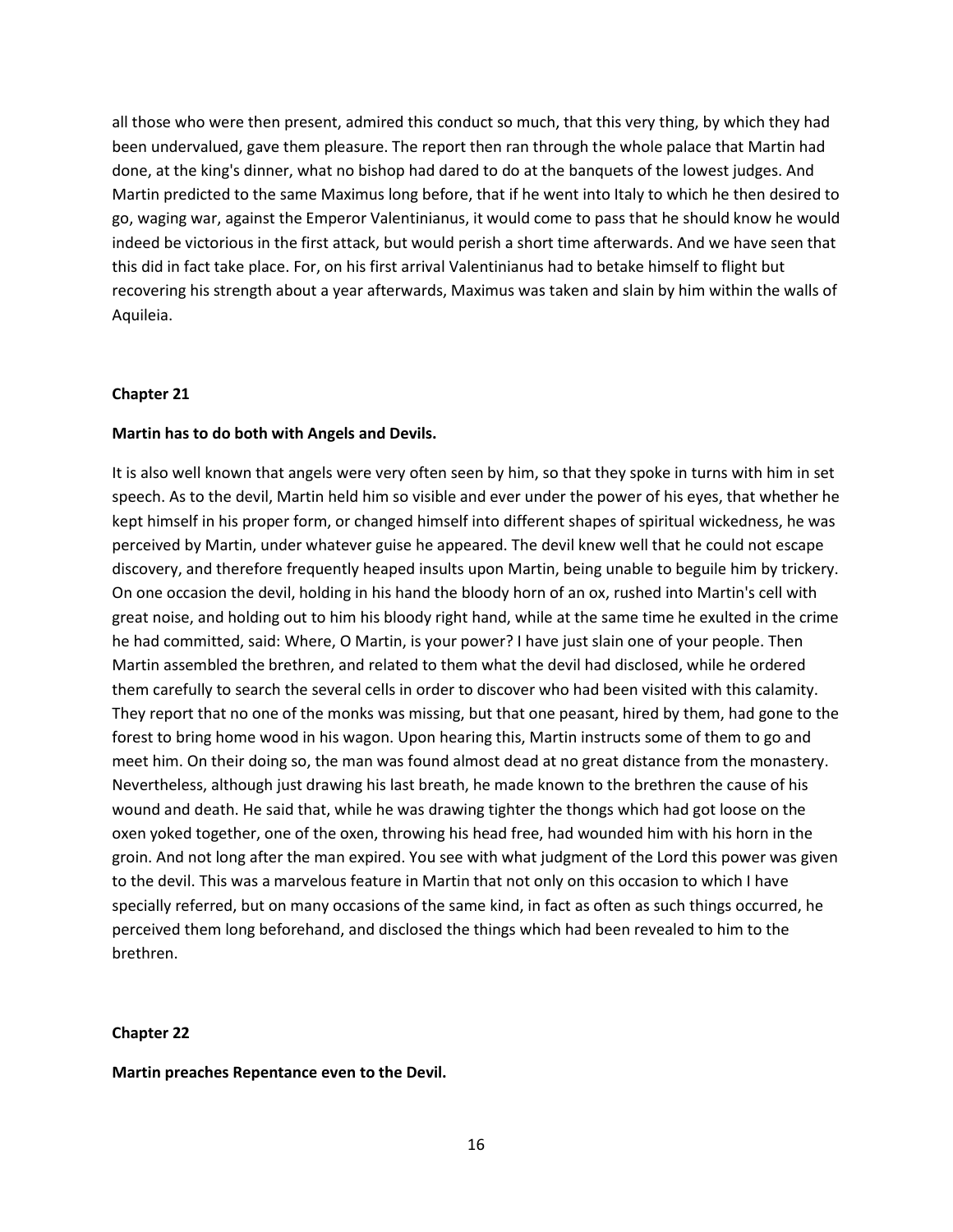Now, the devil, while he tried to impose upon the holy man by a thousand injurious arts, often thrust himself upon him in a visible form, but in very various shapes. For sometimes he presented himself to his view changed into the person of Jupiter, often into that of Mercury and Minerva. Often, too, were heard words of reproach, in which the crowd of demons assailed Martin with scurrilous expressions. But knowing that all were false and groundless, he was not affected by the charges brought against him. Moreover, some of the brethren bore witness that they had heard a demon reproaching Martin in abusive terms, and asking why he had taken back, on their subsequent repentance, certain of the brethren who had, some time previously, lost their baptism by falling into various errors. The demon set forth the crimes of each of them; but they added that Martin, resisting the devil firmly, answered him, that by-past sins are cleansed away by the leading of a better life, and that through the mercy of God, those are to be absolved from their sins who have given up their evil ways. The devil saying in opposition to this that such guilty men as those referred to did not come within the pale of pardon, and that no mercy was extended by the Lord to those who had once fallen away, Martin is said to have cried out in words to the following effect: If you, yourself, wretched being, would but desist from attacking mankind, and even, at this period, when the day of judgment is at hand, would only repent of your deeds, I, with a true confidence in the Lord, would promise you the mercy of Christ. O what a holy boldness with respect to the loving-kindness of the Lord, in which, although he could not assert authority, he nevertheless showed the feelings dwelling within him! And since our discourse has here sprung up concerning the devil and his devices, it does not seem away from the point, although the matter does not bear immediately upon Martin, to relate what took place; both because the virtues of Martin do, to some extent, appear in the transaction, and the incident, which was worthy of a miracle, will properly be put on record, with the view of furnishing a caution, should anything of a similar character subsequently occur.

## **Chapter 23**

# **A Case of Diabolic Deception.**

There was a certain man, Clarus by name, a most noble youth, who afterwards became a presbyter, and who is now, through his happy departure from this world, numbered among the saints. He, leaving all others, betook himself to Martin, and in a short time became distinguished for the most exalted faith, and for all sorts of excellence. Now, it came to pass that, when he had erected an abode for himself not far from the monastery of the bishop, and many brethren were staying with him, a certain youth, Anatolius by name, having, under the profession of a monk, falsely assumed every appearance of humility and innocence, came to him, and lived for some time on the common store along with the rest. Then, as time went on, he began to affirm that angels were in the habit of talking with him. As no one gave any credit to his words, he urged a number of the brethren to believe by certain signs. At length he went to such a length as to declare that angels passed between him and God; and now he wished that he should be regarded as one of the prophets. Clarus, however, could by no means be induced to believe. He then began to threaten Clarus with the anger of God and present afflictions, because he did not believe one of the saints. At the last, he is related to have burst forth with the following declaration: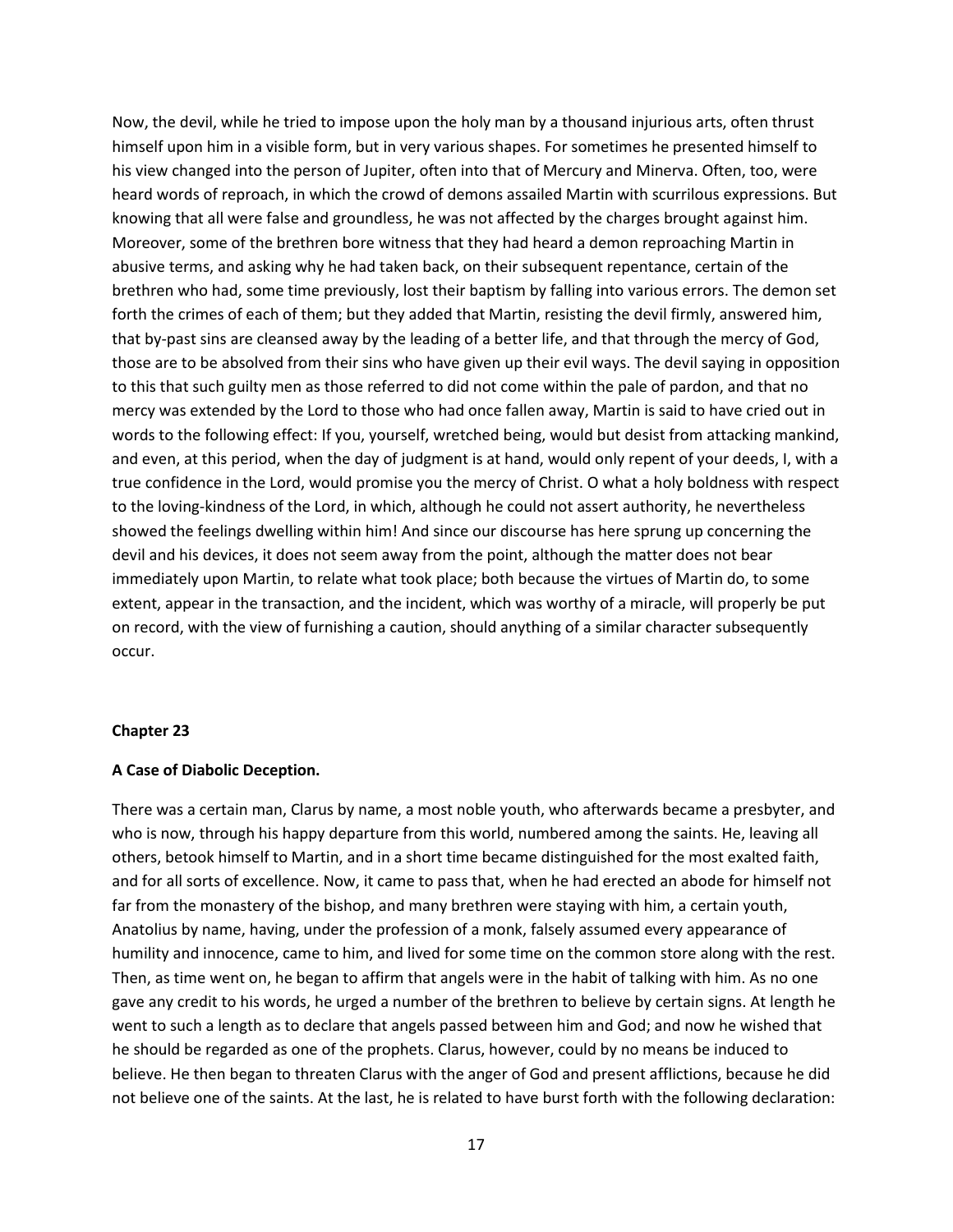Behold, the Lord will this night give me a white robe out of heaven, clothed in which, I will dwell in the midst of you; and that will be to you a sign that I am the Power of God, inasmuch as I have been presented with the garment of God. Then truly the expectation of all was highly raised by this profession. Accordingly, about the middle of the night, it was seen, by the noise of people moving eagerly about, that the whole monastery in the place was excited. It might be seen, too, that the cell in which the young man referred to lived was glittering with numerous lights; and the whisperings of those moving about in it, as well as a kind of murmur of many voices, could be heard. Then, on silence being secured, the youth coming forth calls one of the brethren, Sabatius by name, to himself, and shows him the robe in which he had been clothed. He again, filled with amazement, gathers the rest together, and Clarus himself also runs up; and a light being obtained, they all carefully inspect the garment. Now, it was of the utmost softness, of marvelous brightness, and of glittering purple, and yet no one could discover what was its nature, or of what sort of fleece it had been formed. However, when it was more minutely examined by the eyes or fingers, it seemed nothing else than a garment. In the meantime, Clarus urges upon the brethren to be earnest in prayer, that the Lord would show them more clearly what it really was. Accordingly, the rest of the night was spent in singing hymns and psalms. But when day broke, Clarus wished to take the young man by the hand, and bring him to Martin, being well aware that he could not be deceived by any arts of the devil. Then, indeed, the miserable man began to resist and refuse, and affirmed that he had been forbidden to show himself to Martin. And when they compelled him to go against his will, the garment vanished from among the hands of those who were conducting him. Wherefore, who can doubt that this, too, was an illustration of the power of Martin, so that the devil could no longer dissemble or conceal his own deception, when it was to be submitted to the eyes of Martin?

## **Chapter 24**

## **Martin is tempted by the Wiles of the Devil.**

It was found, again, that about the same time there was a young man in Spain, who, having by many signs obtained for himself authority among the people, was puffed up to such a pitch that he gave himself out as being Elias. And when multitudes had too readily believed this, he went on to say that he was actually Christ; and he succeeded so well even in this delusion that a certain bishop named Rufus worshipped him as being the Lord. For so doing, we have seen this bishop at a later date deprived of his office. Many of the brethren have also informed me that at the same time one arose in the East, who boasted that he was John. We may infer from this, since false prophets of such a kind have appeared, that the coming of Antichrist is at hand; for he is already practicing in these persons the mystery of iniquity. And truly I think this point should not be passed over, with what arts the devil about this very time tempted Martin. For, on a certain day, prayer having been previously offered, and the fiend himself being surrounded by a purple light, in order that he might the more easily deceive people by the brilliance of the splendor assumed, clothed also in a royal robe, and with a crown of precious stones and gold encircling his head, his shoes too being inlaid with gold, while he presented a tranquil countenance, and a generally rejoicing aspect, so that no such thought as that he was the devil might be entertained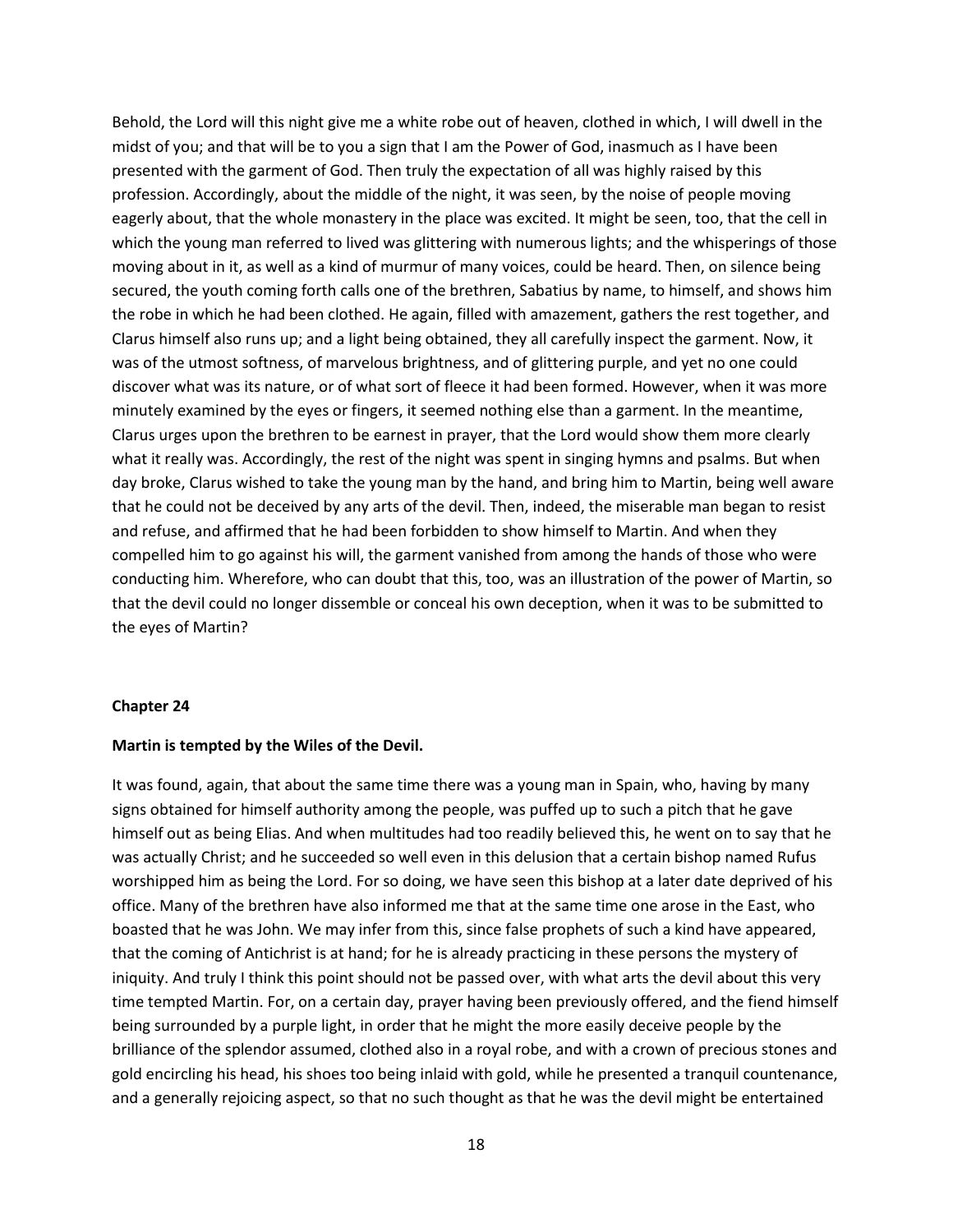— he stood by the side of Martin as he was praying in his cell. The saint being dazzled by his first appearance, both preserved a long and deep silence. This was first broken by the devil, who said: Acknowledge, Martin, who it is that you behold. I am Christ; and being just about to descend to earth, I wished first to manifest myself to you. When Martin kept silence on hearing these words, and gave no answer whatever, the devil dared to repeat his audacious declaration: Martin, why do you hesitate to believe, when you see? I am Christ. Then Martin, the Spirit revealing the truth to him, that he might understand it was the devil, and not God, replied as follows: The Lord Jesus did not predict that he would come clothed in purple, and with a glittering crown upon his head. I will not believe that Christ has come, unless he appears with that appearance and form in which he suffered, and openly displaying the marks of his wounds upon the cross. On hearing these words, the devil vanished like smoke, and filled the cell with such a disgusting smell, that he left unmistakable evidences of his real character. This event, as I have just related, took place in the way which I have stated, and my information regarding it was derived from the lips of Martin himself; therefore let no one regard it as fabulous.

# **Chapter 25**

# **Intercourse of Sulpitius with Martin.**

For since I, having long heard accounts of his faith, life and virtues, burned with a desire of knowing him, I undertook what was to me a pleasant journey for the purpose of seeing him. At the same time, because already my mind was inflamed with the desire of writing his life, I obtained my information partly from himself, in so far as I could venture to question him, and partly from those who had lived with him, or well knew the facts of the case. And at this time it is scarcely credible with what humility and with what kindness he received me; while he cordially wished me joy, and rejoiced in the Lord that he had been held in such high estimation by me that I had undertaken a journey owing to my desire of seeing him. Unworthy me! (in fact, I hardly dare acknowledge it), that he should have deigned to admit me to fellowship with him! He went so far as in person to present me with water to wash my hands, and at eventide he himself washed my feet; nor had I sufficient courage to resist or oppose his doing so. In fact, I felt so overcome by the authority he unconsciously exerted, that I deemed it unlawful to do anything but acquiesce in his arrangements. His conversation with me was all directed to such points as the following: that the allurements of this world and secular burdens were to be abandoned in order that we might be free and unencumbered in following the Lord Jesus; and he pressed upon me as an admirable example in present circumstances the conduct of that distinguished man Paulinus, of whom I have made mention above. Martin declared of him that, by parting with his great possessions and following Christ, as he did, he showed himself almost the only one who in these times had fully obeyed the precepts of the Gospel. He insisted strongly that that was the man who should be made the object of our imitation, adding that the present age was fortunate in possessing such a model of faith and virtue. For Paulinus, being rich and having many possessions, by selling them all and giving them to the poor according to the expressed will of the Lord, had, he said, made possible by actual proof what appeared impossible of accomplishment. What power and dignity there were in Martin's words and conversation! How active he was, how practical, and how prompt and ready in solving questions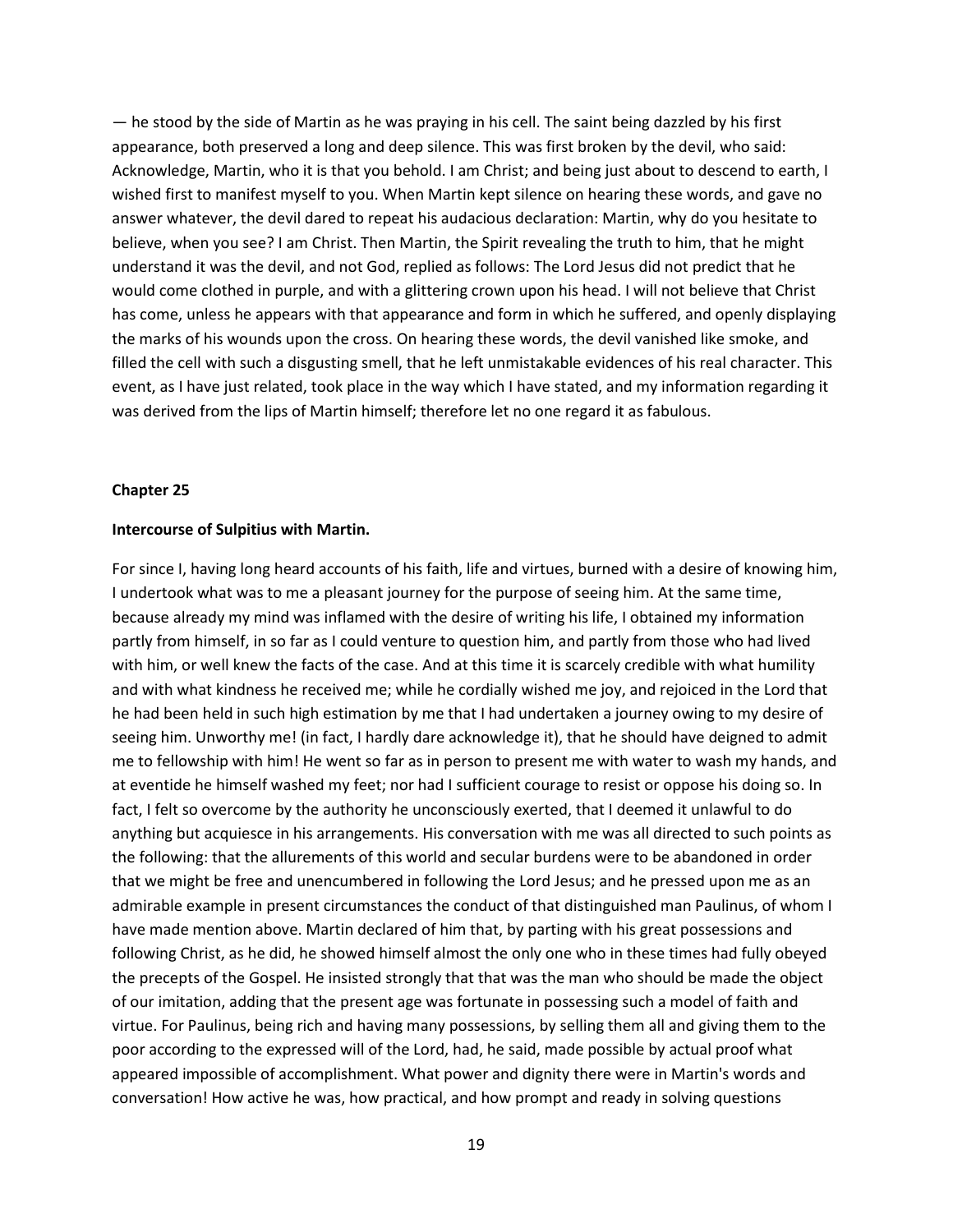connected with Scripture! And because I know that many are incredulous on this point — for indeed I have met with persons who did not believe me when I related such things — I call to witness Jesus, and our common hope as Christians, that I never heard from any other lips than those of Martin such exhibitions of knowledge and genius, or such specimens of good and pure speech. But yet, how insignificant is all such praise when compared with the virtues which he possessed! Still, it is remarkable that in a man who had no claim to be called learned, even this attribute [of high intelligence] was not wanting.

## **Chapter 26**

## **Words cannot describe the Excellences of Martin.**

But now my book must be brought to an end, and my discourse finished. This is not because all that was worthy of being said concerning Martin is now exhausted, but because I, just as sluggish poets grow less careful towards the end of their work, give over, being baffled by the immensity of the matter. For, although his outward deeds could in some sort of way be set forth in words, no language, I truly own, can ever be capable of describing his inner life and daily conduct, and his mind always bent upon the things of heaven. No one can adequately make known his perseverance and self-mastery in abstinence and fastings, or his power in watchings and prayers, along with the nights, as well as days, which were spent by him, while not a moment was separated from the service of God, either for indulging in ease, or engaging in business. But, in fact, he did not indulge either in food or sleep, except in so far as the necessities of nature required. I freely confess that, if, as the saying is, Homer himself were to ascend from the shades below, he could not do justice to this subject in words; to such an extent did all excellences surpass in Martin the possibility of being embodied in language. Never did a single hour or moment pass in which he was not either actually engaged in prayer; or, if it happened that he was occupied with something else, still he never let his mind loose from prayer. In truth, just as it is the custom of blacksmiths, in the midst of their work to beat their own anvil as a sort of relief to the laborer, so Martin even when he appeared to be doing something else, was still engaged in prayer. O truly blessed man in whom there was no guile — judging no man, condemning no man, returning evil for evil to no man! He displayed indeed such marvelous patience in the endurance of injuries, that even when he was chief priest, he allowed himself to be wronged by the lowest clerics with impunity; nor did he either remove them from the office on account of such conduct, or, as far as in him lay, repel them from a place in his affection.

## **Chapter 27**

# **Wonderful Piety of Martin.**

No one ever saw him enraged, or excited, or lamenting, or laughing; he was always one and the same: displaying a kind of heavenly happiness in his countenance, he seemed to have passed the ordinary